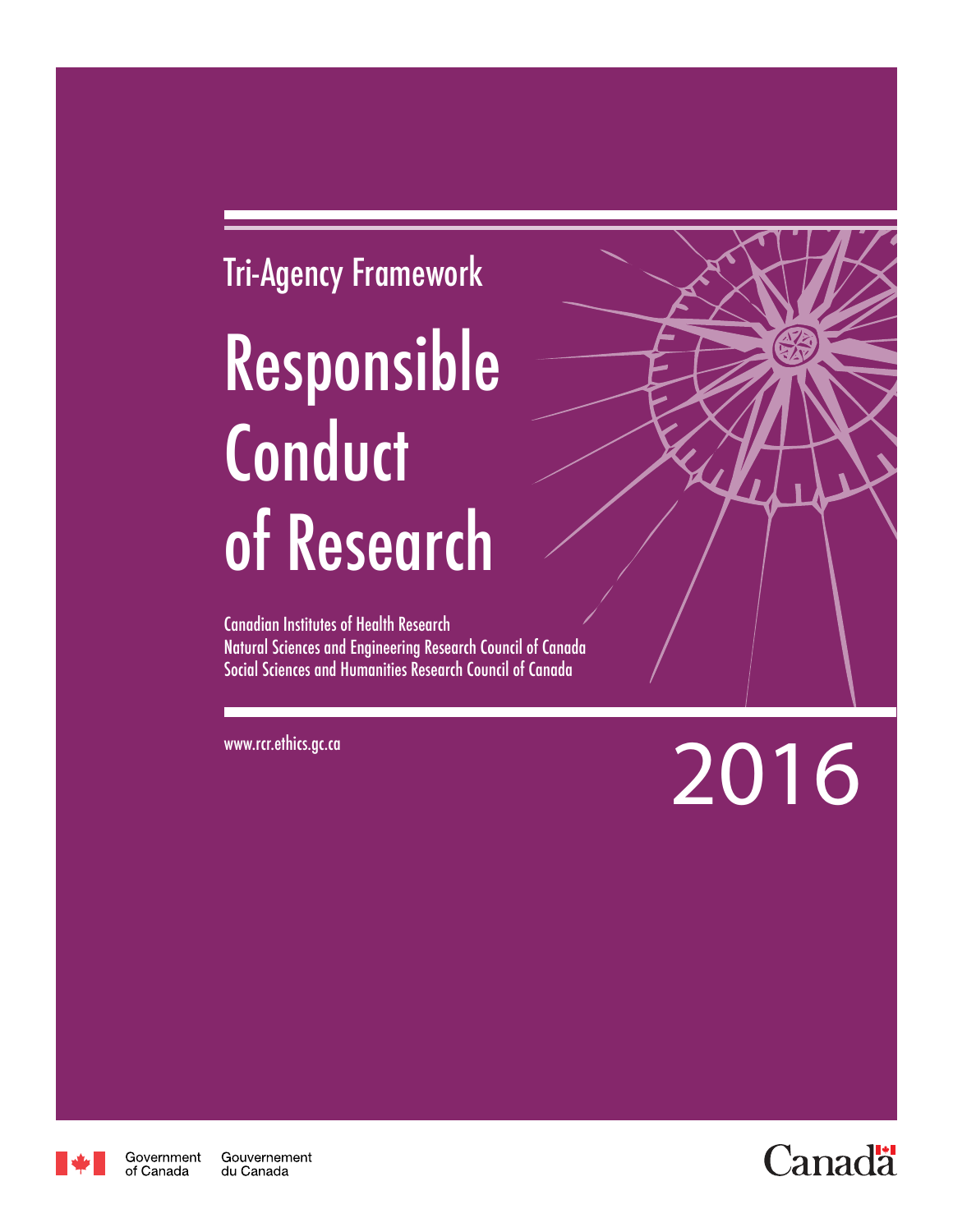Secretariat on Responsible Conduct of Research 350 Albert Street Ottawa, Ontario, Canada K1A 1H5 613-996-0072 secretariat@rcr.ethics.gc.ca

On behalf of: Canadian Institutes of Health Research: www.cihr-irsc.gc.ca Natural Sciences and Engineering Research Council of Canada: www.nserc-crsng.gc.ca Social Sciences and Humanities Research Council of Canada: www.sshrc-crsh.gc.ca

For the most recent information on amendments, please consult the official online version of the RCR Framework at www.rcr.ethics.gc.ca.

Permission is granted to photocopy this material.

© Her Majesty the Queen in Right of Canada (2016) Cat. No. RR4-1/2016 ISBN 978-0-660-07738-3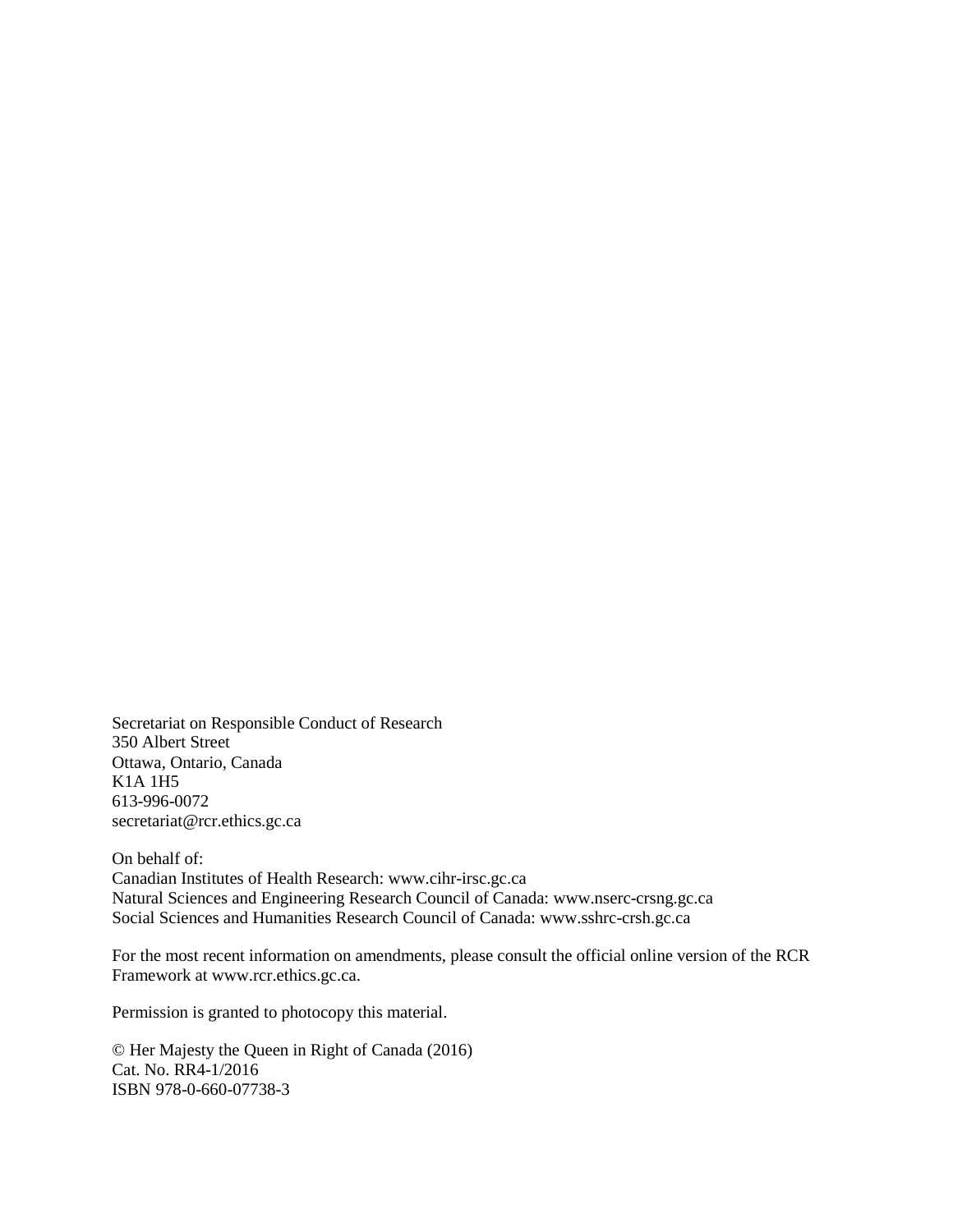# **TRI-AGENCY FRAMEWORK: RESPONSIBLE CONDUCT OF RESEARCH 2016**

# **TABLE OF CONTENTS \_\_\_\_\_\_\_\_\_\_\_\_\_\_\_\_\_\_\_\_\_\_\_\_\_\_\_\_\_\_\_\_\_\_\_\_\_\_\_\_\_\_\_\_\_\_\_\_\_\_\_\_\_\_\_\_\_\_**

| 1.               | TRI-AGENCY FRAMEWORK: RESPONSIBLE CONDUCT OF                                    | $\mathbf{1}$   |
|------------------|---------------------------------------------------------------------------------|----------------|
| 1.1              |                                                                                 | $\mathbf{1}$   |
| 1.2              |                                                                                 | $\sqrt{2}$     |
| 1.3              |                                                                                 | $\overline{2}$ |
| 2.               |                                                                                 | $\overline{2}$ |
| 2.1              |                                                                                 | $\overline{2}$ |
| 2.2              |                                                                                 | $\overline{4}$ |
| 2.3              |                                                                                 | $\overline{4}$ |
| 2.4              |                                                                                 | $\overline{4}$ |
| 2.5              |                                                                                 | 5              |
| 2.6              |                                                                                 | 5              |
| 3.               | <b>BREACHES OF AGENCY POLICIES BY RESEARCHERS</b>                               | 5              |
| 3.1              |                                                                                 | 6              |
| 3.2              | Roles of Individuals in Addressing Allegations of Policy Breaches               | 8              |
| $\overline{4}$ . |                                                                                 | 8              |
| 4.1              | Agreement on the Administration of Agency Grants and Awards by Research         | 8              |
| 4.2              |                                                                                 | 8              |
| 4.3              | Institutional Policy Requirements for Addressing Allegations of Policy Breaches | 9              |
| 4.4              |                                                                                 | 11             |
| 4.5              |                                                                                 | 12             |
| 5.               | <b>BREACHES OF AGENCY POLICIES BY INSTITUTIONS</b>                              | 13             |
| 6.               |                                                                                 | 13             |
| 6.1              | Tri-Agency Process for Addressing Allegations of Policy Breaches by             |                |
|                  |                                                                                 | 13             |
| 7.               |                                                                                 | 17             |
| A <sub>1</sub>   |                                                                                 | 17             |
| <b>B.</b>        |                                                                                 | 18             |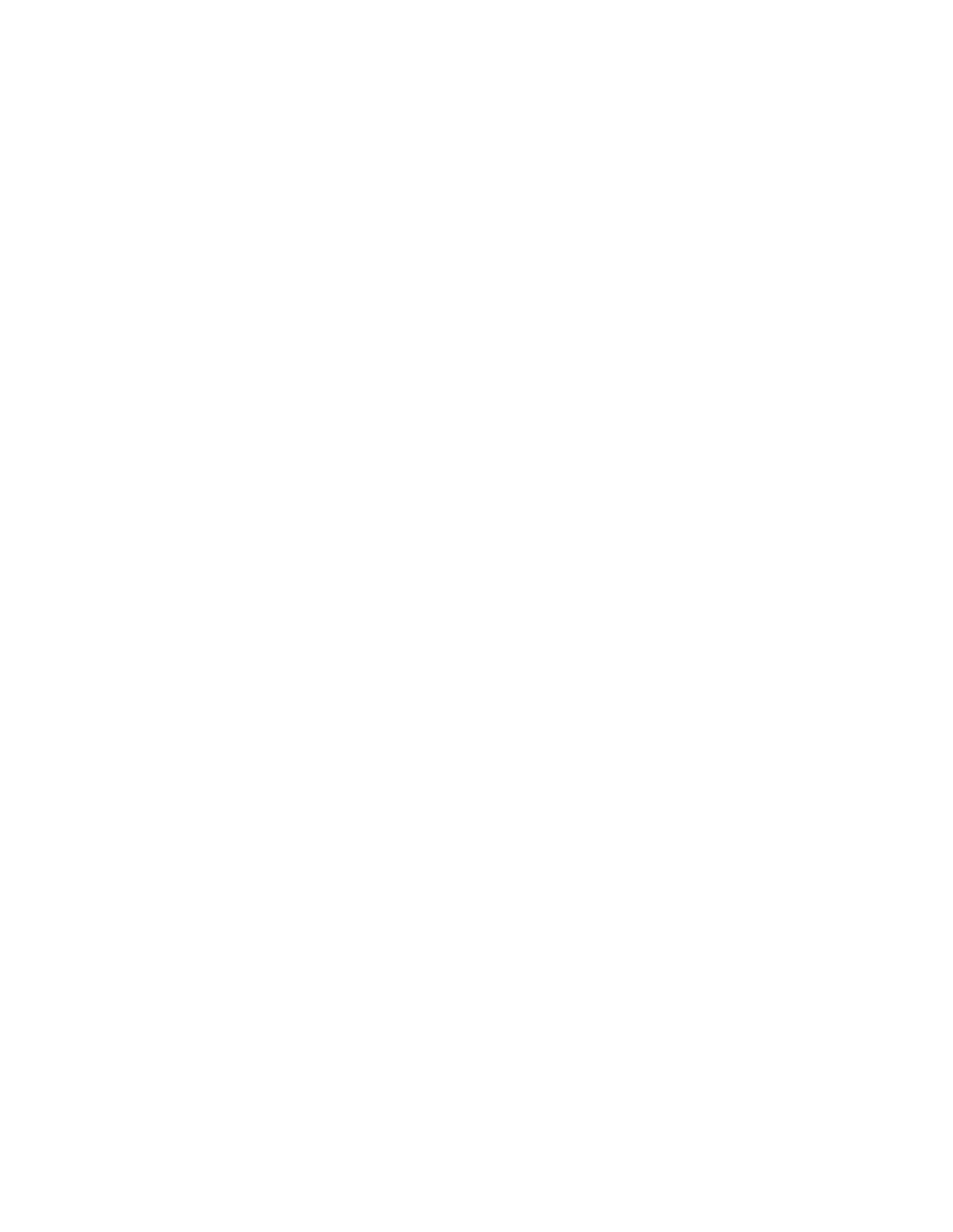#### **1. TRI-AGENCY FRAMEWORK: RESPONSIBLE CONDUCT OF RESEARCH**

#### **1.1 Introduction**

The search for knowledge about ourselves and the world around us is a fundamental human endeavour. Research<sup>[1](#page-4-0)</sup> is a natural extension of this desire to understand and to improve the world in which we live, and its results have both enriched and improved our lives and human society as a whole.

In order to maximize the quality and benefits of research, a positive research environment is required. For researchers, this implies duties of honest and thoughtful inquiry, rigorous analysis, commitment to the dissemination of research results, and adherence to the use of professional standards. For the Canadian Institutes of Health Research (CIHR), the Natural Sciences and Engineering Research Council of Canada (NSERC), and the Social Sciences and Humanities Research Council of Canada (SSHRC) (the Agencies) and institutions that receive Agency funding, it calls for a commitment to foster and maintain an environment that supports and promotes the responsible conduct of research (RCR).

This RCR Framework sets out the responsibilities and corresponding policies for researchers, institutions, and the Agencies, that together help support and promote a positive research environment. It specifies the responsibilities of researchers with respect to research integrity, applying for funding, financial management, and requirements for conducting certain types of research, and defines what constitutes a breach of Agency policies. For institutions, it details the minimum requirements for institutional policies for addressing allegations of all types of policy breaches, and institutions' responsibilities for promoting responsible conduct of research and reporting to the Agencies. This RCR Framework also sets out the process to be followed by the Agencies, and administered by the Secretariat on Responsible Conduct of Research (SRCR) and the Panel on Responsible Conduct of Research (PRCR), when addressing allegations of breaches of Agency policies.

A diagram summarizing the process used to address allegations is provided in Appendix A. A glossary of terms is provided in Appendix B.

<span id="page-4-0"></span><sup>&</sup>lt;sup>1</sup> Research is an undertaking intended to extend knowledge through a disciplined inquiry and/or systematic investigation. The conduct of research in the context of this RCR Framework includes applying for and managing Agency funds, performing research, and disseminating results (based on the 2nd edition of the *Tri-Council Policy Statement: Ethical Conduct of Research Involving Humans* [TCPS 2]).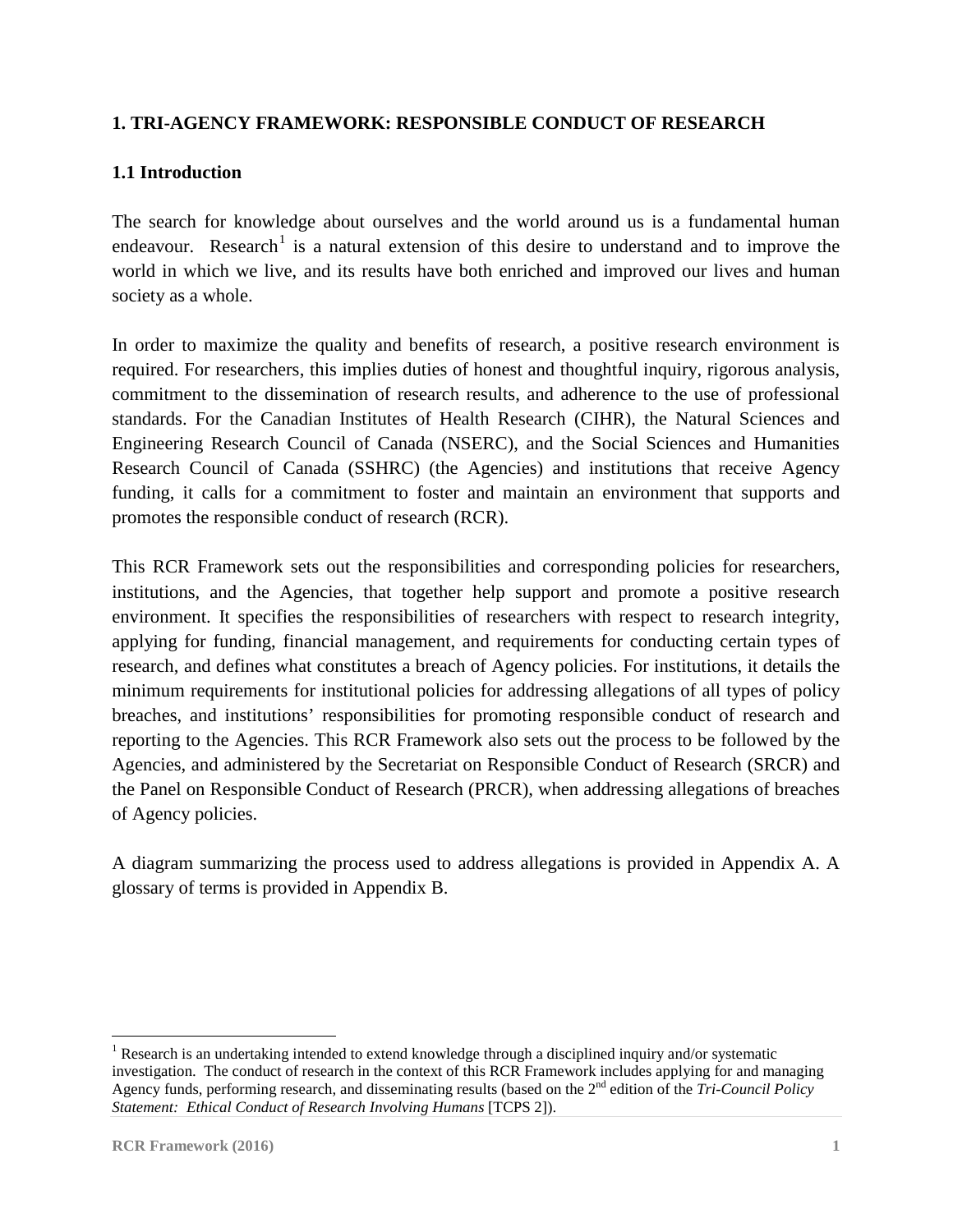# **1.2 Scope**

This RCR Framework describes Agency policies and requirements related to applying for and managing Agency funds, performing research, and disseminating results, and the processes that institutions and Agencies follow in the event of an allegation of a breach of an Agency policy. The provisions of this RCR Framework are subject to the specific terms and conditions of individual funding agreements and the *Agreement on the Administration of Agency Grants and Awards by Research Institutions* (the Agreement) between the Agencies and each institution.

The institution shall develop and administer a policy to address allegations of policy breaches by researchers that meets the minimum requirements set out in the RCR Framework. The institution applies its policy to all research conducted under its auspices or jurisdiction. In addition, researchers who apply for or hold agency funding are required by the Agencies to adhere to the RCR Framework.

# **1.3 Objectives**

The objectives of the RCR Framework are to:

- a. ensure that the funding decisions made by the Agencies are based on accurate and reliable information;
- b. ensure public funds for research are used responsibly and in accordance with funding agreements;
- c. promote and protect the quality, accuracy, and reliability of research funded by the Agencies; and
- d. promote fairness in the conduct of research and in the process for addressing allegations of policy breaches.

# **2. RESPONSIBILITIES OF RESEARCHERS[2](#page-5-0)**

# **2.1 Tri-Agency Research Integrity Policy**

The *Tri-Agency Research Integrity Policy* (the Policy) is a joint policy of the Canadian Institutes of Health Research (CIHR), the Natural Sciences and Engineering Research Council of Canada

<span id="page-5-0"></span> <sup>2</sup> The responsibilities in this section have drawn from the following sources: CCA (2010). *Honesty, Accountability and Trust: Fostering Research Integrity in Canada*. Ottawa: Council of Canadian Academies; and the Singapore Statement on Research Integrity, 2nd World Conference on Research Integrity, 21-24 July 2010.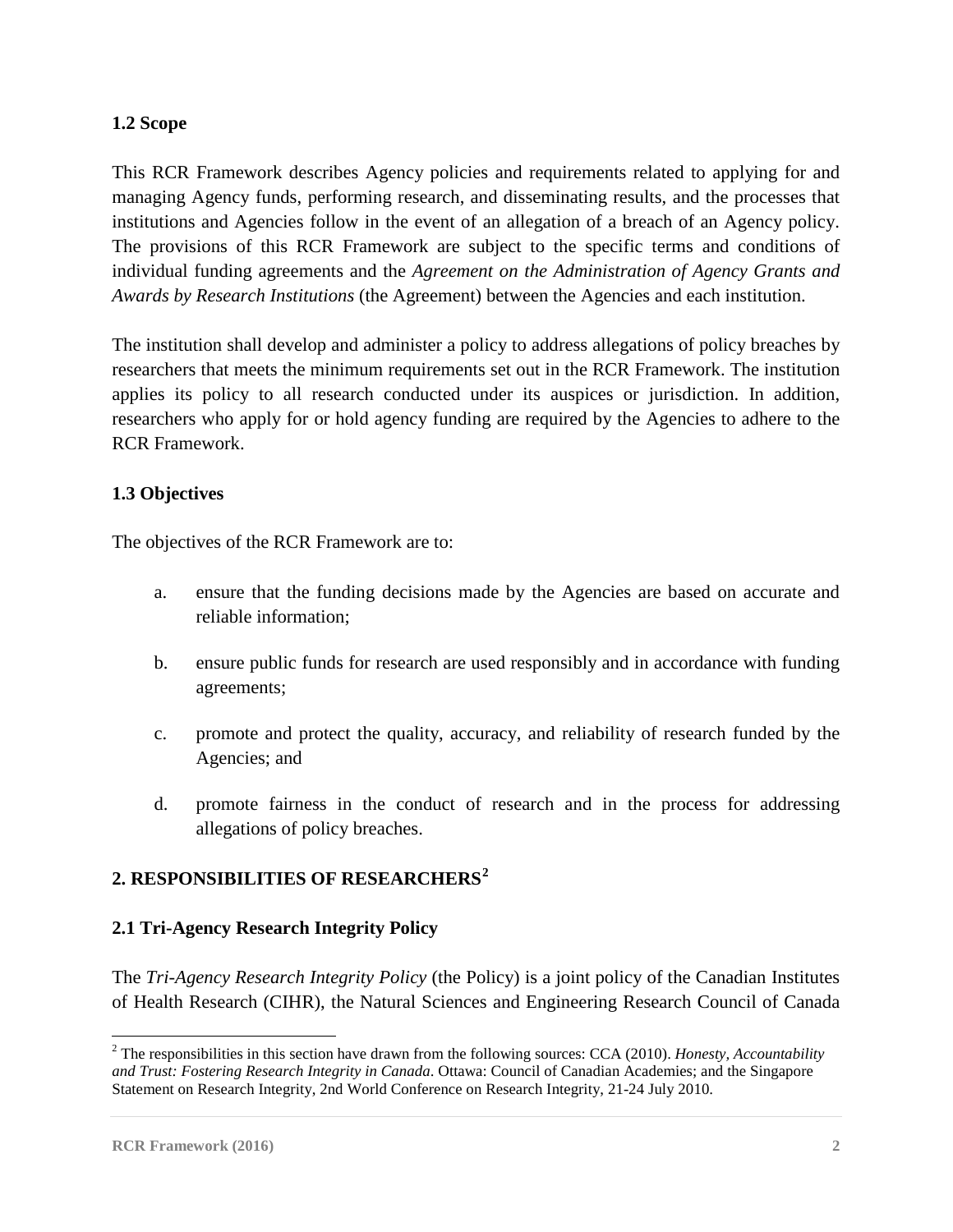(NSERC), and the Social Sciences and Humanities Research Council of Canada (SSHRC) (the Agencies). The Policy's purpose is to support the Agencies in discharging their respective legislative mandates<sup>[3](#page-6-0)</sup> to promote and assist research and in discharging their responsibility to foster a positive research environment.

# 2.1.1 Scope

The Agencies require that all researchers applying for, or in receipt of, Agency funds comply with the Policy.

# 2.1.2 Promoting Research Integrity

Researchers shall strive to follow the best research practices honestly, accountably, openly and fairly in the search for and in the dissemination of knowledge. In addition, researchers shall follow the requirements of applicable institutional policies and professional or disciplinary standards and shall comply with applicable laws and regulations. At a minimum, researchers are responsible for the following:

- a. *Rigour:* Scholarly and scientific rigour in proposing and performing research; in recording, analyzing, and interpreting data; and in reporting and publishing data and findings.
- b. *Record keeping:* Keeping complete and accurate records of data, methodologies and findings, including graphs and images, in accordance with the applicable funding agreement, institutional policies, laws, regulations, and professional or disciplinary standards in a manner that will allow verification or replication of the work by others.
- c. *Accurate referencing:* Referencing and, where applicable, obtaining permission for the use of all published and unpublished work, including theories, concepts, data, source material, methodologies, findings, graphs and images.
- d. *Authorship:* Including as authors, with their consent, all those and only those who have made a substantial contribution to, and who accept responsibility for, the contents of the publication or document. The substantial contribution may be conceptual or material.

<span id="page-6-0"></span> <sup>3</sup> See *Canadian Institutes of Health Research Act, Statutes of Canada*, 2000, Chapter 6; *Natural Sciences and Engineering Research Council Act*, *Revised Statutes of Canada,* 1985, Chapter N-21; *Social Sciences and Humanities Research Council Act*, *Revised Statutes of Canada,* 1985, Chapter S-12.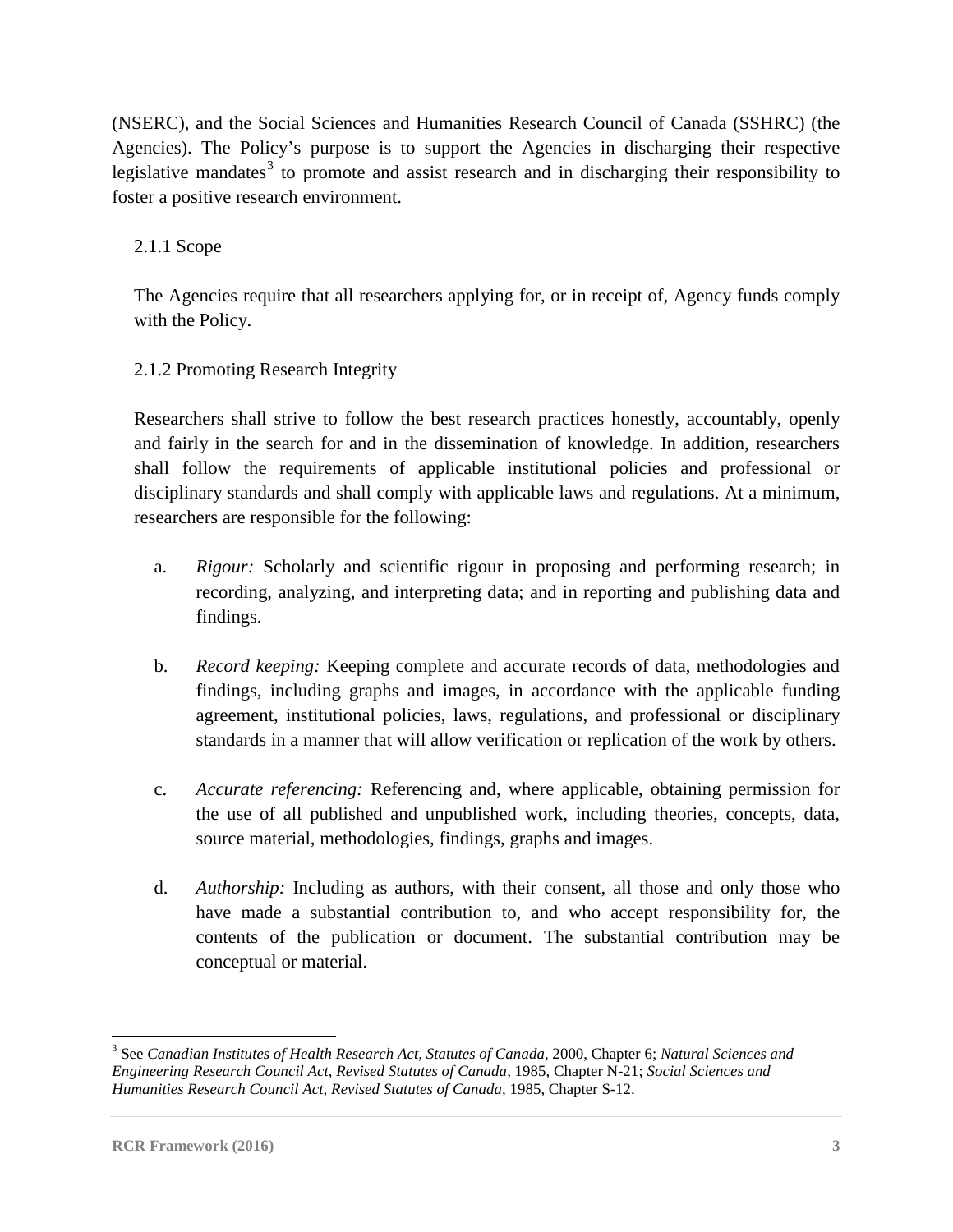- e. *Acknowledgement:* Acknowledging appropriately all those and only those who have contributed to research, including funders and sponsors.
- f. *Conflict of interest management:* Appropriately identifying and addressing any real, potential or perceived conflict of interest<sup>[4](#page-7-0)</sup>, in accordance with the institution's policy on conflict of interest in research, in order to ensure that the objectives of the RCR Framework (Article 1.3) are met.

# **2.2 Applying for and Holding Agency Funding**

- a. Applicants and holders of Agency grants and awards shall provide true, complete and accurate information in their funding applications and related documents and represent themselves, their research and their accomplishments in a manner consistent with the norms of the relevant field.
- b. Applicants may only apply for funding if they are not currently ineligible to apply for, and/or hold, funds from NSERC, SSHRC, CIHR or any other research funding organization world-wide for reasons of breach of responsible conduct of research policies such as ethics, integrity or financial management policies.
- c. Principal funding applicants must ensure that others listed on the application have agreed to be included.

# **2.3 Management of Agency Grant and Award Funds**

Researchers are responsible for using grant or award funds in accordance with the policies of the Agencies, including the Tri-Agency Financial Administration Guide and Agency grants and awards guides; and for providing true, complete and accurate information on documentation for expenditures from grant or award accounts.

# **2.4 Agency Requirements for Certain Types of Research**

Researchers must comply with all applicable Agency requirements and legislation for the conduct of research, including, but not limited to:

<span id="page-7-0"></span><sup>&</sup>lt;sup>4</sup> A conflict of interest may arise when activities or situations place an individual in a real, potential or perceived conflict between the duties or responsibilities related to research, and personal, institutional or other interests. These interests include, but are not limited to, business, commercial or financial interests pertaining to the individual, their family members, friends, or their former, current or prospective professional associates. (Based on the second edition of the *Tri-Council Policy Statement: Ethical Conduct of Research Involving Humans* [TCPS 2] Chapter 7).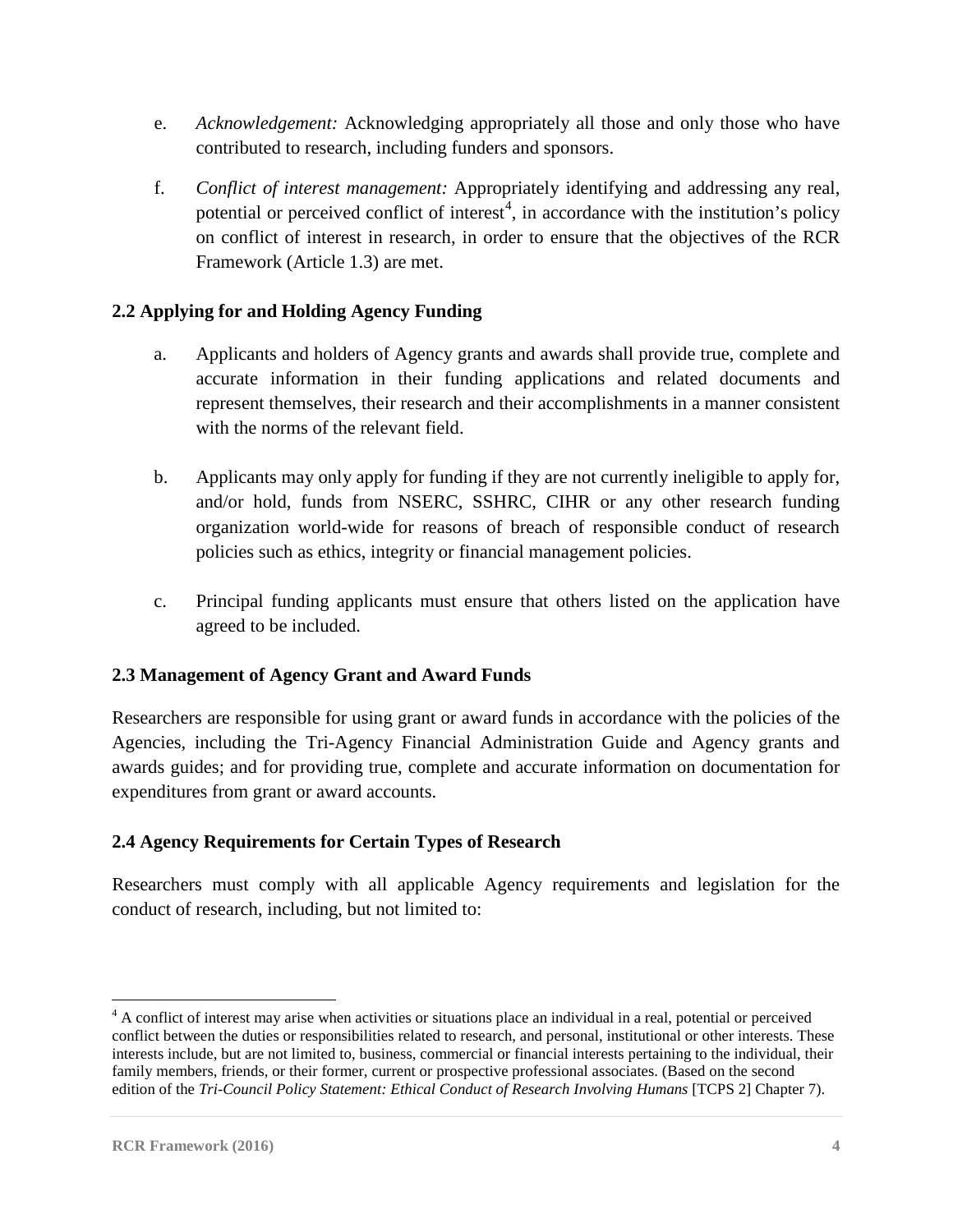- 2nd edition of *Tri-Council Policy Statement: Ethical Conduct of Research Involving Humans* (TCPS 2);
- Canadian Council on Animal Care Policies and Guidelines;
- Agency policies related to the *Canadian Environmental Assessment Act*;
- Licenses for research in the field;
- Laboratory Biosafety Guidelines;
- **Controlled Goods Program;**
- Canadian *Nuclear Safety Commission (CNSC) Regulations*; and
- Canada's *Food and Drugs Act*.

# **2.5 Rectifying a Breach of Agency Policy**

Researchers in breach of an Agency policy are expected to be proactive in rectifying a breach, for example, by correcting the research record, providing a letter of apology to those impacted by the breach, or repaying funds.

#### **2.6 Participation in Agency Review Processes**

- a. Participants in Agency review processes must comply with the Conflict of Interest and Confidentiality Policy of the Federal Research Funding Organizations.
- b. Participants in Agency review processes confirm that they are not currently under investigation for an alleged breach of the RCR Framework or any other responsible conduct of research policies such as ethics, integrity or financial management policies.

If participants find themselves under investigation, they must temporarily withdraw themselves from participation in any Agency review process until the investigation is complete and a determination is made by the Agency whether they can resume their participation.

# **3. BREACHES OF AGENCY POLICIES BY RESEARCHERS**

Agency funded researchers - including those researchers who hold awards outside of Canada or at organizations in Canada that have not signed the Agreement - must comply with Agency policies. By signing an application for a grant or an award, and by accepting a grant or an award, a researcher agrees to comply with the Agencies' policies.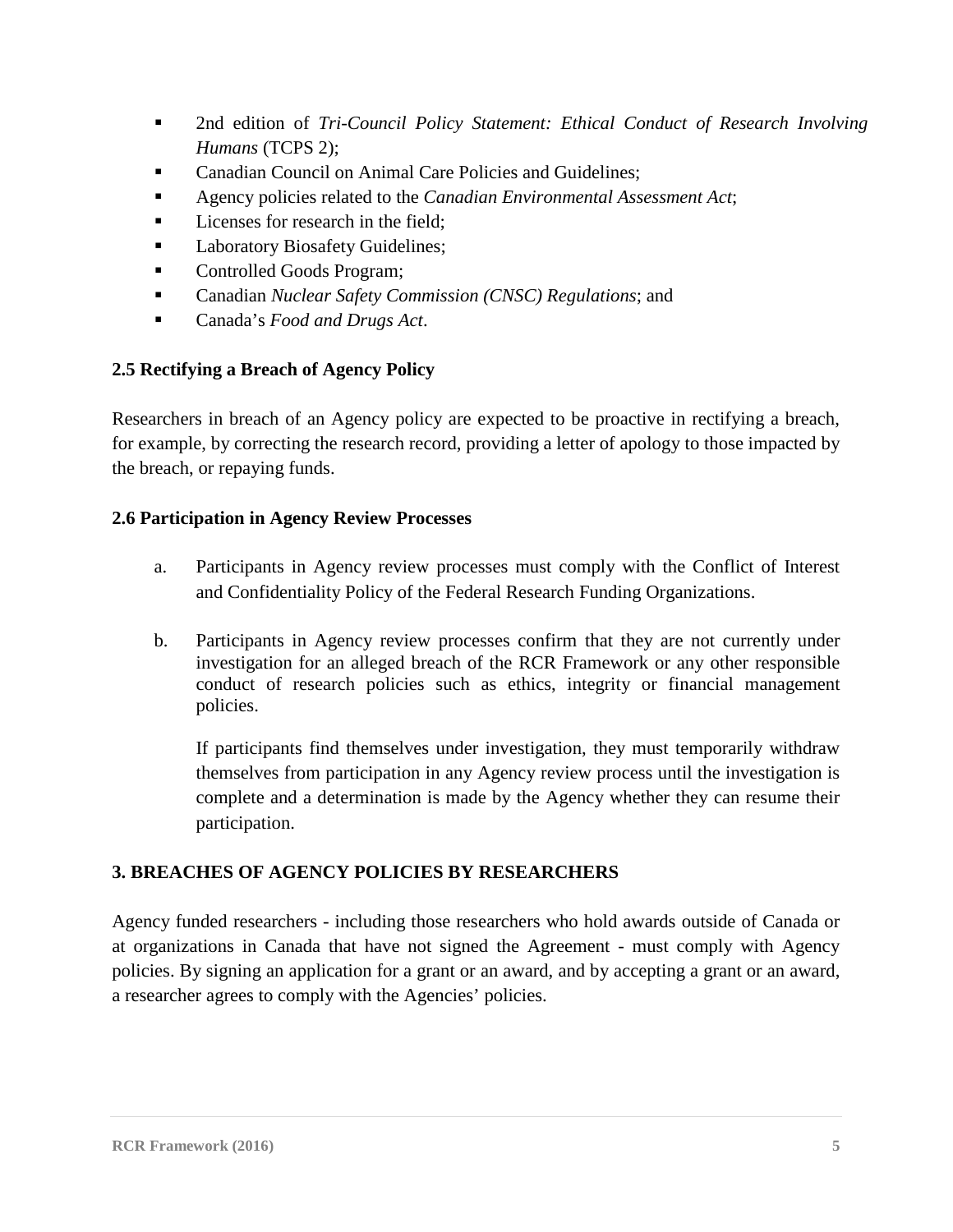# **3.1 Breaches of Agency Policies**

A breach<sup>[5](#page-9-0)</sup> of the RCR Framework is the failure to comply with any Agency policy throughout the life cycle of a research project – from application for funding, to the conduct of the research and the dissemination of research results. In determining whether an individual has breached an Agency policy, it is not relevant to consider whether a breach was intentional or a result of honest error. However, intent is a consideration in deciding on the severity of the recourse that may be imposed. Breaches of Agency policies include the following:

- 3.1.1 Breach of Tri-Agency Research Integrity Policy
	- a. *Fabrication:* Making up data, source material, methodologies or findings, including graphs and images.
	- b. *Falsification:* Manipulating, changing, or omitting data, source material, methodologies or findings, including graphs and images, without acknowledgement and which results in inaccurate findings or conclusions.
	- c. *Destruction of research records:* The destruction of one's own or another's research data or records to specifically avoid the detection of wrongdoing or in contravention of the applicable funding agreement, institutional policy and/or laws, regulations and professional or disciplinary standards.
	- d. *Plagiarism:* Presenting and using another's published or unpublished work, including theories, concepts, data, source material, methodologies or findings, including graphs and images, as one's own, without appropriate referencing and, if required, without permission.
	- e. *Redundant publication or self-plagiarism:* The re-publication of one's own previously published work or part thereof, including data, in any language, without adequate acknowledgment of the source, or justification.
	- f. *Invalid authorship:* Inaccurate attribution of authorship, including attribution of authorship to persons other than those who have made a substantial contribution to, and who accept responsibility for, the contents of a publication or document.

<span id="page-9-0"></span> <sup>5</sup> The definitions in this section have drawn from the following sources: CCA (2010). *Honesty, Accountability and Trust: Fostering Research Integrity in Canada*. Ottawa: Council of Canadian Academies; the Singapore Statement on Research Integrity, 2nd World Conference on Research Integrity, 21-24 July 2010; the Committee on Publication Ethics (COPE) www.publicationethics.org; and the University of Toronto, 'Framework to Address Allegations Of Research Misconduct' Nov. 7 2006.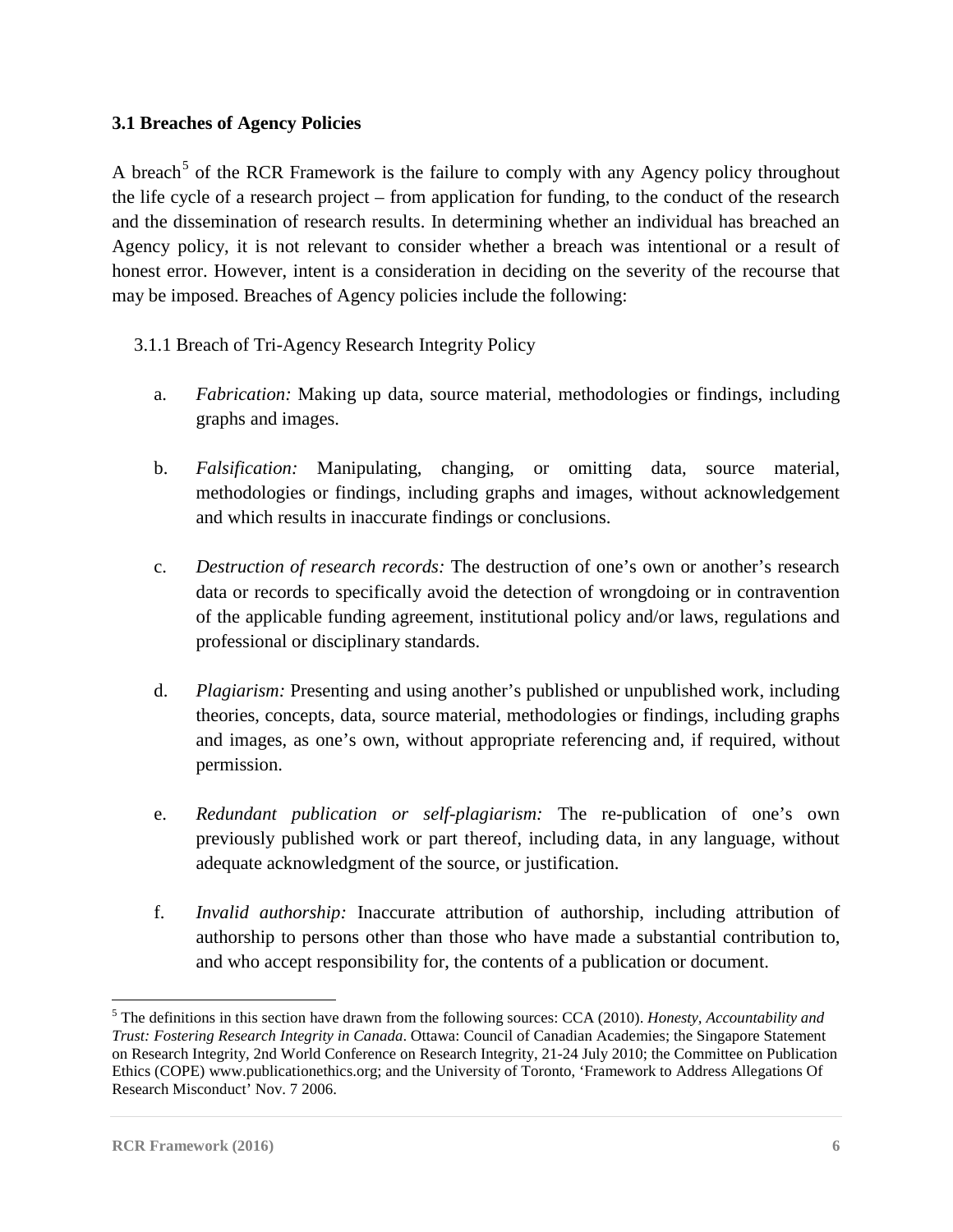- g. *Inadequate acknowledgement:* Failure to appropriately recognize contributors.
- h. *Mismanagement of conflict of interest:* Failure to appropriately identify and address any real, potential or perceived conflict of interest, in accordance with the institution's policy on conflict of interest in research, preventing one or more of the objectives of the RCR Framework (Article 1.3) from being met.
- 3.1.2 Misrepresentation in an Agency Application or Related Document
	- a. Providing incomplete, inaccurate or false information in a grant or award application or related document, such as a letter of support or a progress report.
	- b. Applying for and/or holding an Agency award when deemed ineligible by NSERC, SSHRC, CIHR or any other research funding organization world-wide for reasons of breach of responsible conduct of research policies such as ethics, integrity or financial management policies.
	- c. Listing of co-applicants, collaborators or partners without their agreement.

# 3.1.3 Mismanagement of Grants or Award Funds

Using grant or award funds for purposes inconsistent with the policies of the Agencies; misappropriating grants and award funds; contravening Agency financial policies, namely the Tri-Agency Financial Administration Guide, Agency grants and awards guides; or providing incomplete, inaccurate or false information on documentation for expenditures from grant or award accounts.

3.1.4 Breach of Agency Policies or Requirements for Certain Types of Research

Failing to meet Agency policy requirements or, to comply with relevant policies, laws or regulations, for the conduct of certain types of research activities; failing to obtain appropriate approvals, permits or certifications before conducting these activities.

# 3.1.5 Breach of Agency Review Processes

- a. Non-compliance with the Conflict of Interest and Confidentiality Policy of the Federal Research Funding Organizations.
- b. Participating in an Agency review processes while under investigation.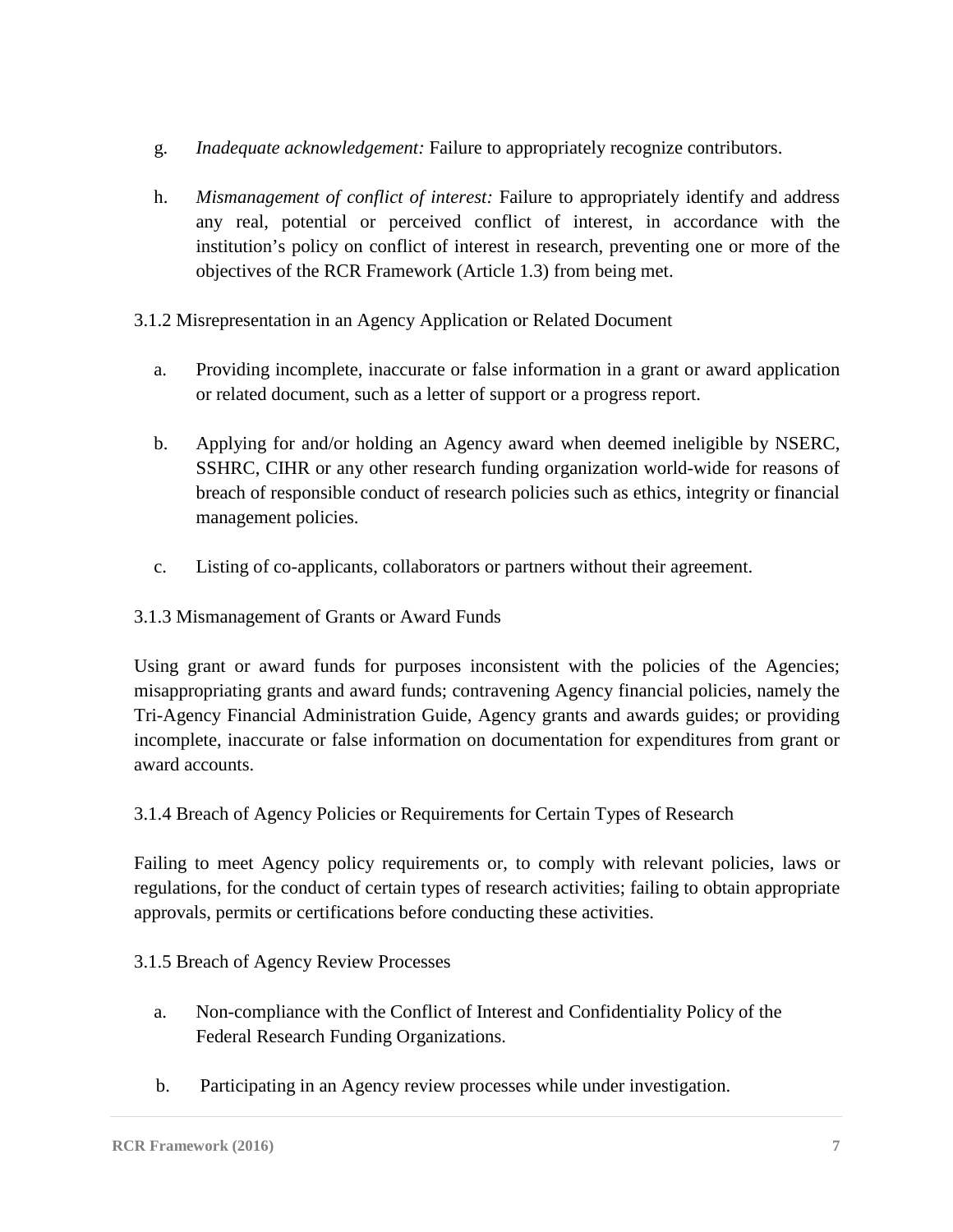# **3.2 Roles of Individuals in Addressing Allegations of Policy Breaches**

Researchers and others play important roles in the process for addressing allegations of policy breaches and in helping to ensure that allegations are addressed appropriately and in a timely manner. The following are guidelines for those making or involved in an allegation:

a. Individuals are expected to report in good faith and confidentially any information pertaining to possible breaches of Agency policies to the institution where the researcher involved is currently employed, enrolled as a student or has a formal association.

This information should be sent directly to the institution's designated point of contact, in writing, with an exact copy sent to the SRCR.

b. Individuals involved in an inquiry or investigation must follow the institution's policy and process as a complainant, a respondent or a third party, as appropriate.

# **4. RESPONSIBILITIES OF INSTITUTIONS**

# **4.1 Agreement on the Administration of Agency Grants and Awards by Research Institutions**

The Agreement on the Administration of Agency Grants and Awards by Research Institutions sets out the minimum roles, responsibilities and requirements that institutions must meet as a condition of eligibility to apply for, and hold, Agency funding.

# **4.2 Promoting Responsible Conduct of Research**

Institutions shall strive to provide an environment that supports the best research and that fosters researchers' abilities to act honestly, accountably, openly and fairly in the search for, and dissemination of, knowledge<sup>[6](#page-11-0)</sup>. Institutions shall do so by:

- a. Establishing and applying responsible research conduct policies and procedures that meet the requirements of this RCR Framework (Article 4.3);
- b. Reporting to the SRCR as per Article 4.4.

<span id="page-11-0"></span> <sup>6</sup> Adapted from CCA (2010). *Honesty, Accountability and Trust: Fostering Research Integrity in Canada*. Ottawa: Council of Canadian Academies.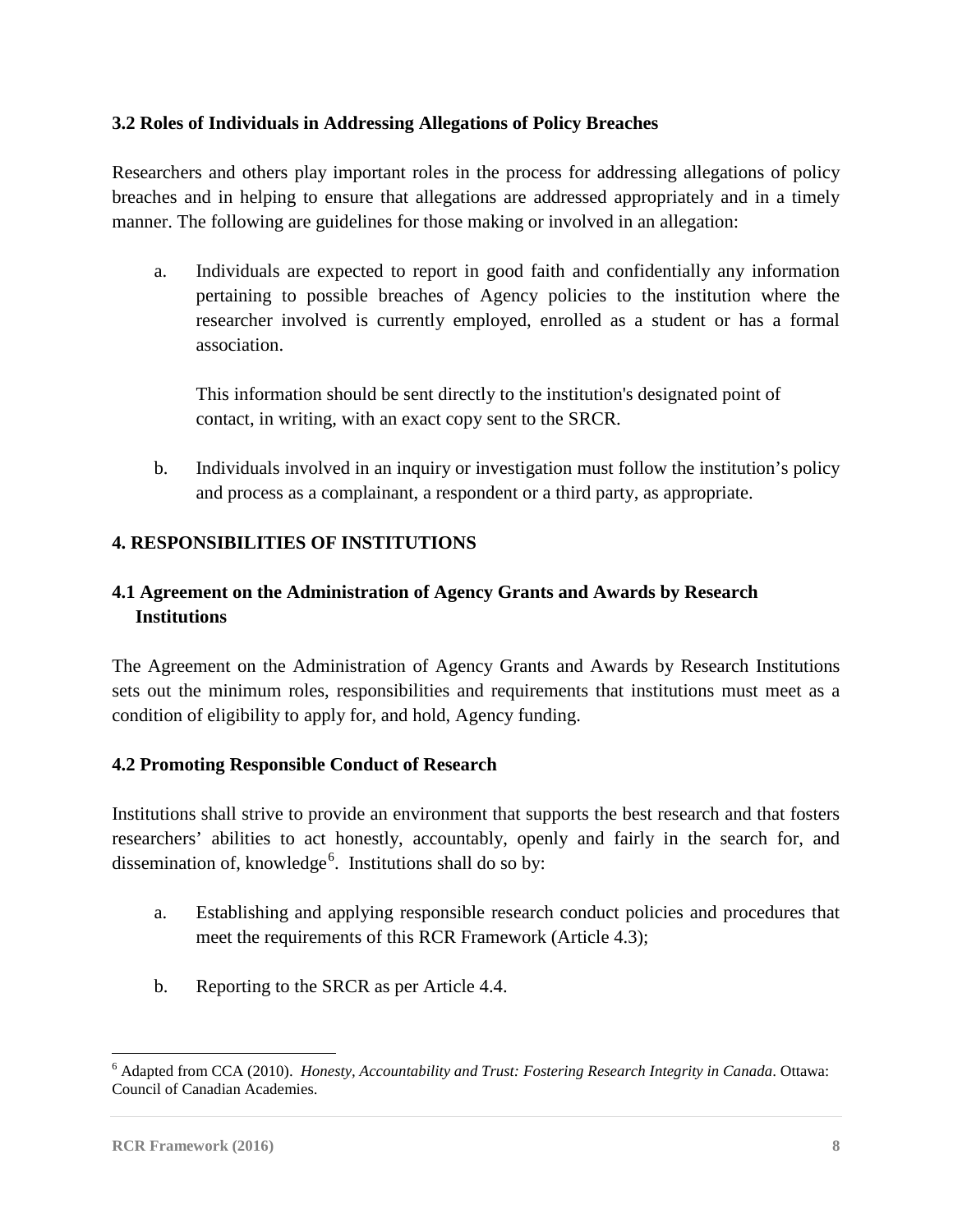c. Promoting education on, and awareness of, the importance of the responsible conduct of research (Article 4.5).

# **4.3 Institutional Policy Requirements for Addressing Allegations of Policy Breaches**

Institutions play important roles in addressing allegations of all types of policy breaches by researchers (as described in Section 3) and in ensuring that such allegations are handled appropriately and in a timely manner. Institutions shall develop and administer policies that apply to all research conducted under the auspices or jurisdiction of the institution to address allegations of policy breaches by researchers that include, at a minimum, the following sections:

# 4.3.1 Definitions

The definitions of researchers' responsibilities and breaches of policies as set out in Sections 2 and 3 of this RCR Framework.

# 4.3.2 Confidentiality

A statement of principle to protect the privacy of the complainant(s) and respondent(s) as far as is possible.

# 4.3.3 Receiving Allegations

- a. A central point of contact at a senior administrative level, to receive all confidential enquiries, allegations of breaches of policies, and information related to allegations.
- b. A statement that it will consider an anonymous allegation if accompanied by sufficient information to enable the assessment of the allegation and the credibility of the facts and evidence on which the allegation is based, without the need for further information from the complainant.
- c. A statement of principle to protect, to the extent possible, the individual making an allegation in good faith or providing information related to an allegation from reprisals in a manner consistent with relevant legislation.
- d. A statement indicating that the institution may independently, or at the Agency's request in exceptional circumstances, take immediate action to protect the administration of Agency funds. Immediate actions could include freezing grant accounts, requiring a second authorized signature from an institutional representative on all expenses charged to the researcher's grant accounts, or other measures, as appropriate.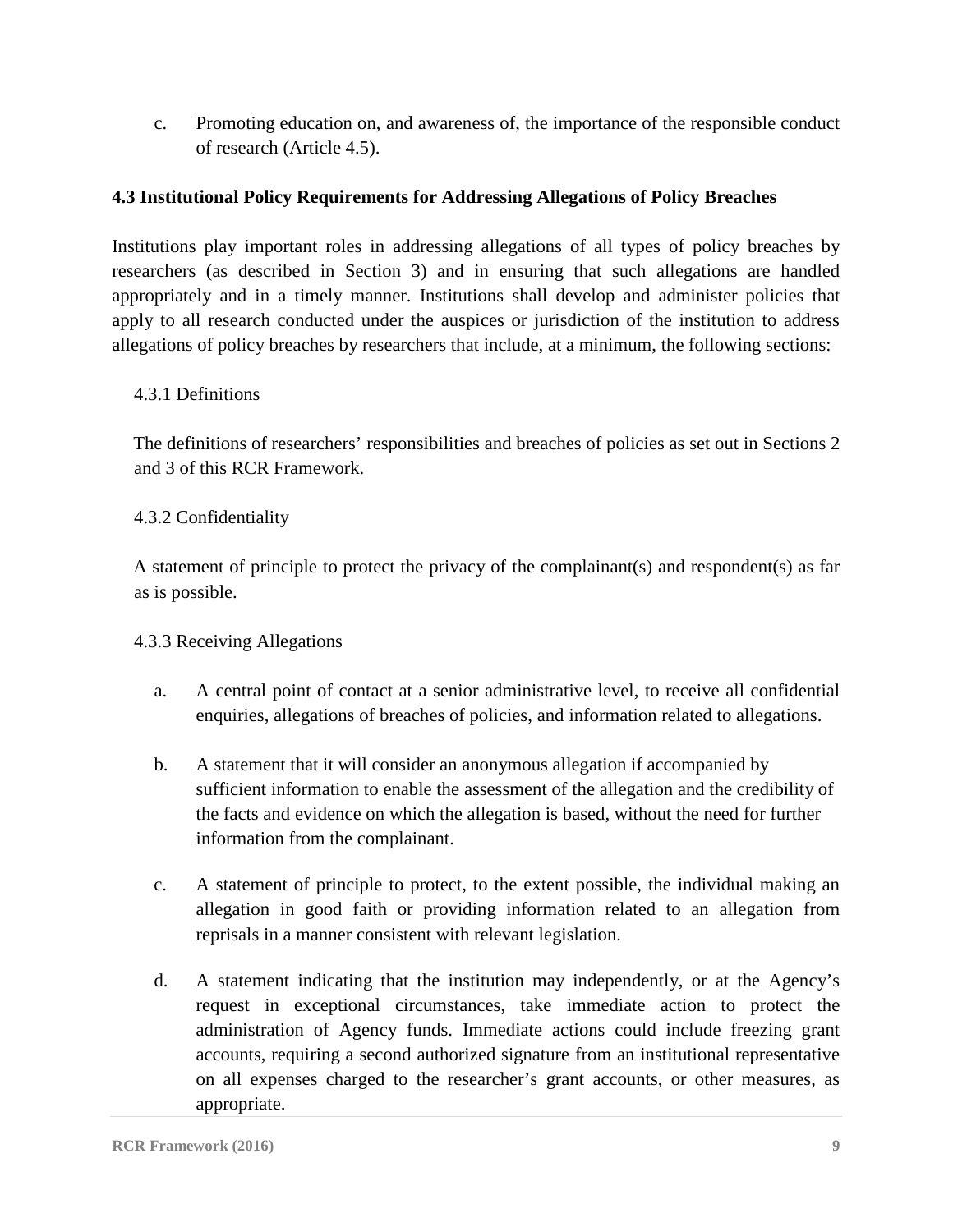e. A statement indicating that, where the allegation related to conduct that occurred at another institution (whether as an employee, a student or in some other capacity), the institution that receives the allegation will contact the other institution and determine with that institution's designated point of contact which institution is best placed to conduct the inquiry and investigation, if warranted. The institution that received the allegation must communicate to the complainant which institution will be the point of contact for the allegation.

# 4.3.4 Investigating Allegations

- a. An initial inquiry process to establish whether an allegation is responsible and if an investigation is required.
- b. An investigation process for determining the validity of an allegation that provides the complainant and respondent with an opportunity to be heard as part of an investigation, and that allows for the respondent to appeal if a breach of policy is confirmed.
- c. An investigation committee, appointed with the authority to decide whether a breach occurred. The investigation committee shall include members who have the necessary expertise and who are without conflict of interest, whether real or apparent, and at least one external member who has no current affiliation with the institution.
- d. Reasonable timelines for completing an inquiry, completing an investigation, reporting the findings, making a decision on what action should be taken, and communicating with the parties involved. The timelines must be within the reporting timeframes outlined in Article 4.4.

#### 4.3.5 Recourse

- a. A provision that the investigation committee's report, including its final decision, is provided to the institution's central point of contact within a timeframe specified in the institution's policy.
- b. A process for determining what kinds of recourse can be taken by the institution, taking into account the severity of the breach.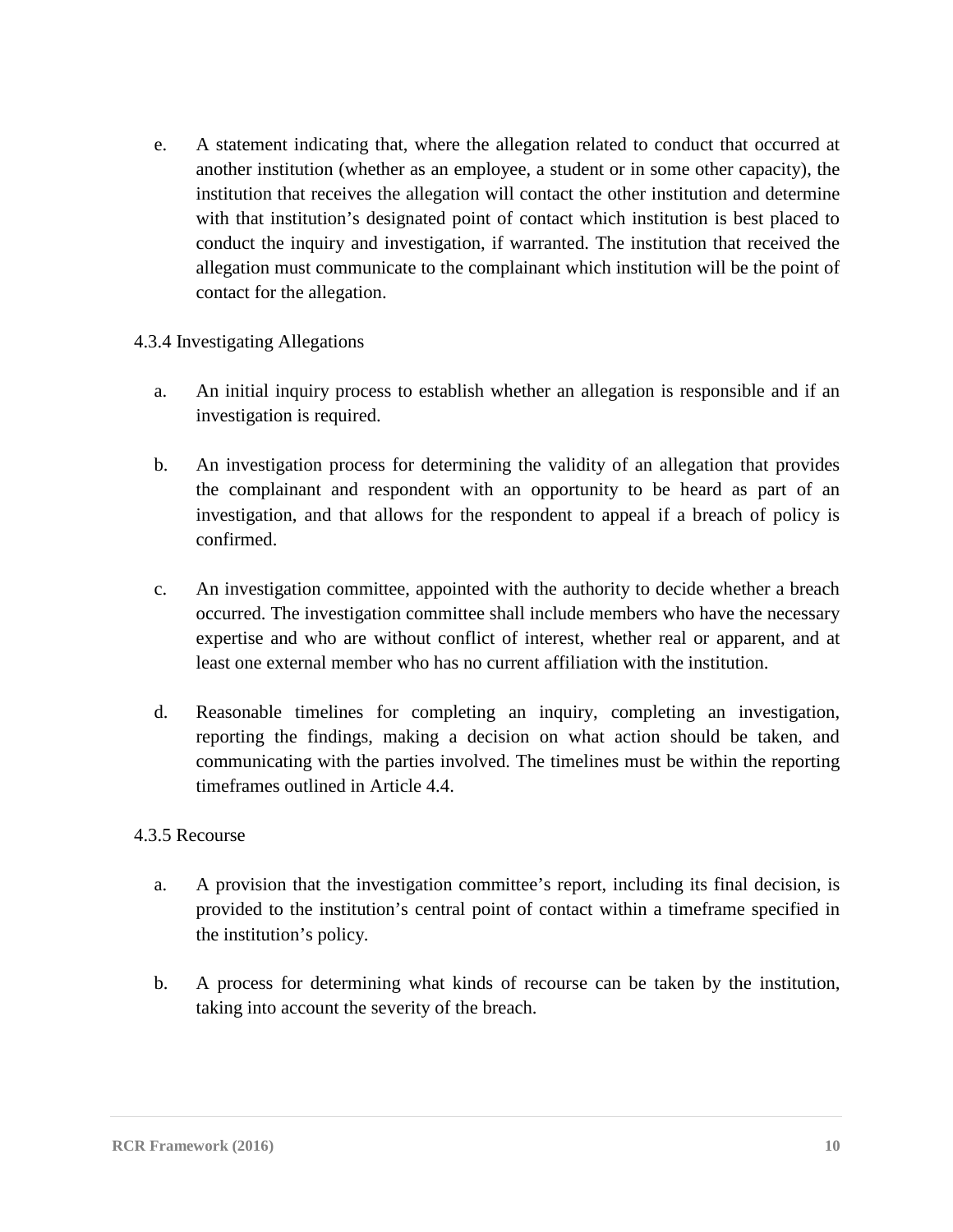# 4.3.6 Accountability

- a. A procedure, which takes into account applicable privacy laws and regulations, to inform all affected parties, in a timely manner, of the decision reached by the investigation committee and of any recourse to be taken by the institution.
- b. A provision for allegations determined to be unfounded that every effort will be made by the institution to protect or restore the reputation of those wrongly subjected to an allegation.

# **4.4 Reporting Requirements**

- a. Subject to any applicable laws, including privacy laws, the institution shall advise the relevant Agency or SRCR immediately of any allegations related to activities funded by the Agency that may involve significant financial, health and safety, or other risks.
- b. The institution shall write a letter to the SRCR confirming whether or not the institution is proceeding with an investigation where the SRCR was copied on the allegation or advised as per Article  $4.4(a)$ . If a breach is confirmed at the inquiry stage, reporting requirements outlined in Article 4.4(c) apply.
- c. The institution shall prepare a report for the SRCR on each investigation it conducts in response to an allegation of policy breaches related to a funding application submitted to an Agency or to an activity funded by an Agency. Subject to any applicable laws, including privacy laws, each report shall include the following information:
	- the specific allegation(s), a summary of the finding(s) and reasons for the finding $(s)$ ;
	- the process and time lines followed for the inquiry and/or investigation;
	- the researcher's response to the allegation, investigation and findings, and any measures the researcher has taken to rectify the breach; and
	- **the institutional investigation committee's decisions and recommendations** and actions taken by the institution.

The institution's report should not include:

- **Fall information that is not related specifically to Agency funding and policies;** or
- personal information about the researcher, or any other person, that is not material to the institution's findings and its report to the SRCR.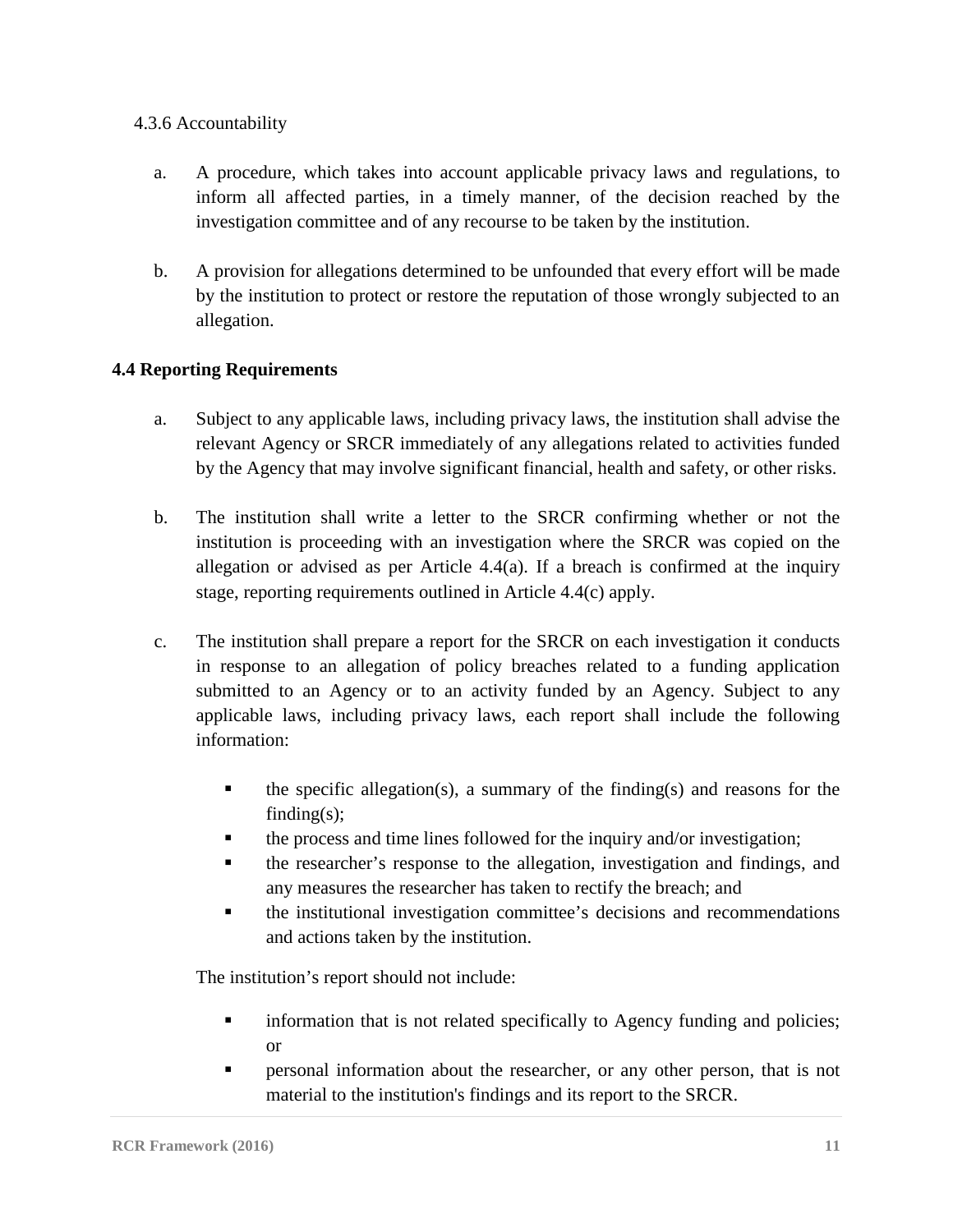d. The institution should submit inquiry letters or inquiry reports to the SRCR within two months of receipt of an allegation. If an investigation is warranted, the institution has an additional five months following the end of the inquiry to conduct an investigation and submit its report to the SRCR. The institution therefore has a total of seven months from the date of receipt of an allegation that results in an investigation to report to the SRCR. These timelines may be extended in consultation with the SRCR if circumstances warrant, and with periodic updates provided to the SRCR until the investigation is complete.

The frequency of the periodic updates will be determined jointly by the SRCR and the institution.

- e. The institution and the researcher may not enter into confidentiality agreements or other agreements related to an inquiry or investigation that prevents the institution from reporting to the Agencies through the SRCR.
- f. In cases where the source of funding is unclear, the SRCR reserves the right to request information and reports from the institution.

# **4.5 Promoting Awareness and Education**

An institution is responsible for:

- a. Promoting awareness of what constitutes the responsible conduct of research, including Agency requirements as set out in the institution's policies, the consequences of failing to meet them, as well as the process for addressing allegations, to all those engaged in research activities at the institution.
- b. Communicating its policy on the responsible conduct of research within the institution, and posting annually on its Web site information on confirmed findings of breaches of its policy (e.g., the number and general nature of the breaches), subject to applicable laws, including the privacy laws.

Reporting annually to the SRCR on the total number of allegations received involving Agency funds, the number of confirmed breaches and the nature of those breaches, subject to applicable laws, including privacy laws.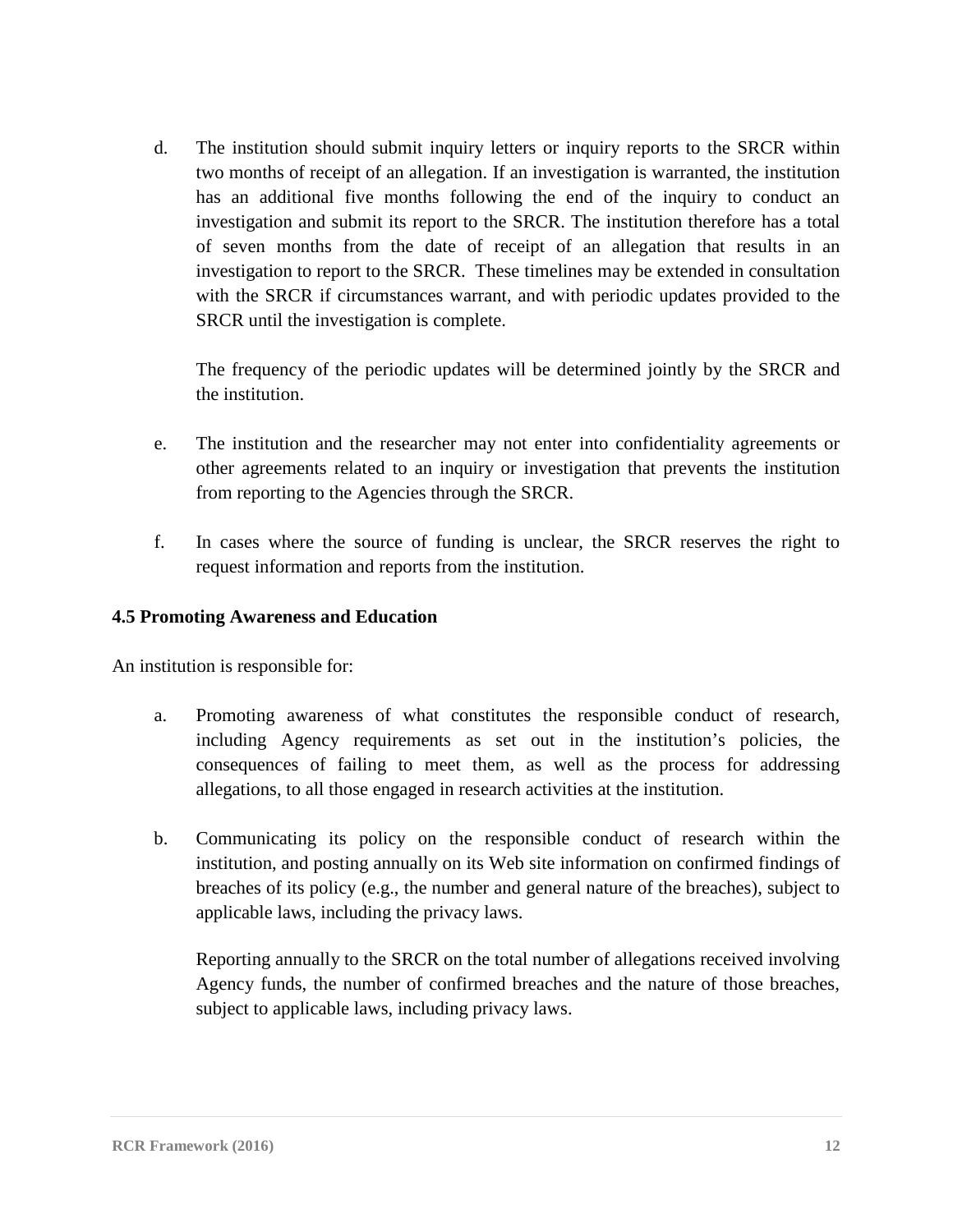c. Communicating within the institution, the central point of contact responsible for receiving confidential enquiries, allegations and information related to allegations of breaches of Agency policies.

# **5. BREACHES OF AGENCY POLICIES BY INSTITUTIONS**

In accordance with the Agreement signed by the Agencies and each institution, the Agencies require that each institution complies with Agency policies as a condition of eligibility to apply for and administer Agency funds.

The process followed by the Agencies to address an allegation of a breach of an Agency policy by an institution, and the recourse that the Agencies may exercise, commensurate with the severity of a confirmed breach, are outlined in the Agreement.

# **6. RESPONSIBILITIES OF THE AGENCIES**

In striving to meet the objectives of the RCR Framework, the Agencies are responsible for:

- a. communicating this RCR Framework, including the contact information for those responsible for its administration;
- b. responding promptly to enquiries regarding the RCR Framework;
- c. helping to promote the responsible conduct of research and to assist individuals and institutions with the interpretation or implementation of this RCR Framework;
- d. reviewing and updating the RCR Framework at least every five years; and
- e. responding to allegations of breaches of Agency policies.

# **6.1 Tri-Agency Process for Addressing Allegations of Policy Breaches by Researchers**

The Agencies, through the SRCR and the PRCR, play important roles in addressing allegations of breaches of their policies and in ensuring that such allegations are addressed appropriately and in a timely manner. At any time after an allegation is made, the SRCR may request information from the individual and institution involved<sup>[7](#page-16-0)</sup>.

<span id="page-16-0"></span> $<sup>7</sup>$  If no institution that has signed the Agreement is involved, for example, if the researcher is holding an Agency</sup> scholarship or fellowship abroad, the Agency may review the file and deal directly with the researcher involved.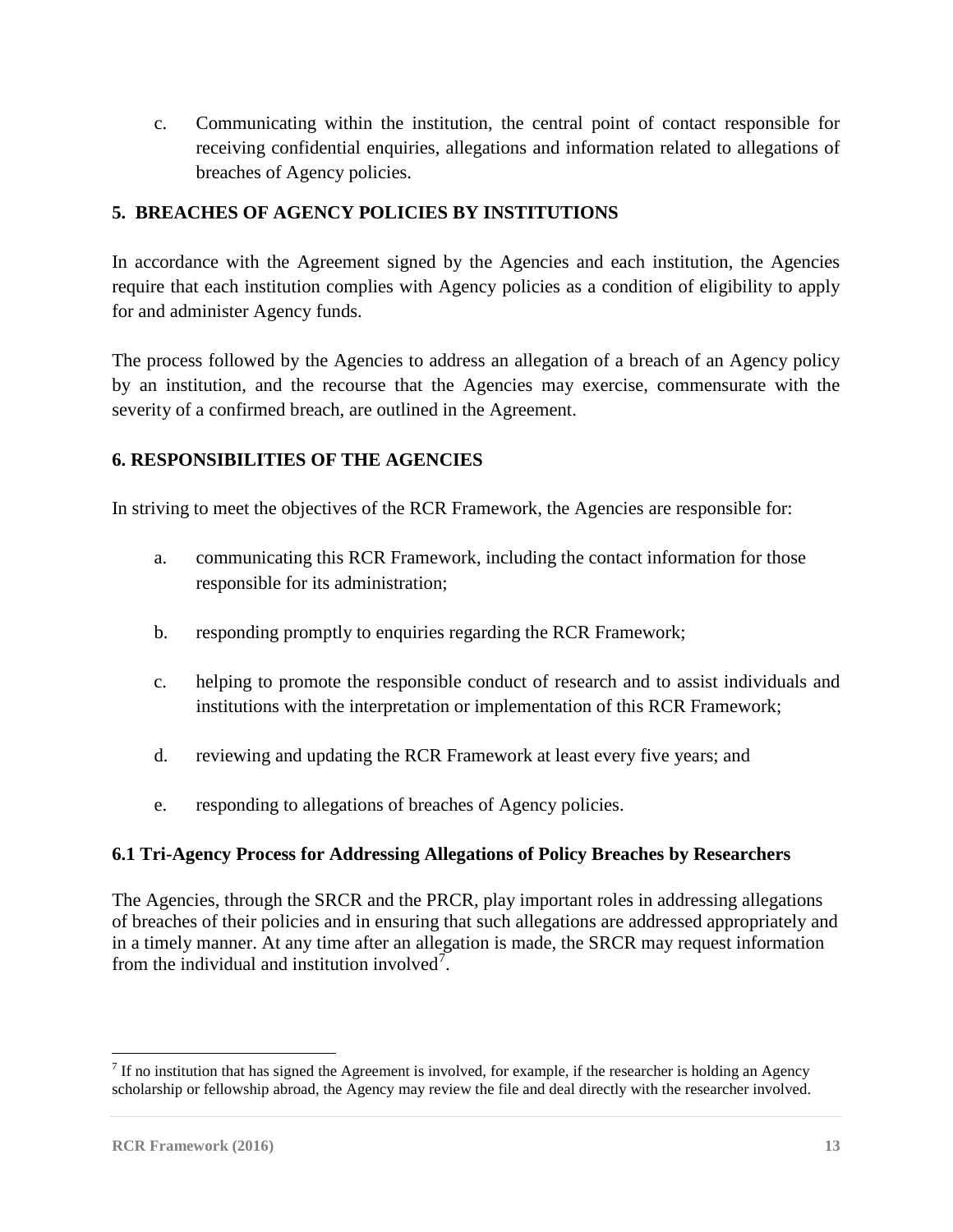#### 6.1.1 Receiving Allegations

- a. If the SRCR receives an allegation directly from a complainant, it will ask the complainant to provide the information in writing to the institution where the researcher involved is currently employed, enrolled as a student or has a formal association, with a copy to the SRCR.
- b. Following receipt of an allegation, if the matter involves Agency funding and an alleged breach of an Agency policy, the SRCR will follow up as needed with the complainant, the institution and other parties, subject to applicable laws, including the *Privacy Act*.
- c. An Agency may submit their own allegations directly to an institution, for example, as a result of information obtained through institutional monitoring reviews or its peer review activities.
- 6.1.2 Review of Institutional Reports
	- a. The SRCR may follow up with the institution as needed to obtain updates on the status of the investigation.
	- b. The SRCR and the PRCR will review the institution's report to determine whether it meets Agency requirements, as outlined in Articles 4.3 and 4.4, and whether there has been a breach of Agency policies, the Agreement and/or a funding agreement. The SRCR may follow up with the institution for clarification.
	- c. The PRCR will recommend recourse, if appropriate, consistent with the RCR Framework.

#### 6.1.3 Recourse

a. If the Agency determines that there has been a breach of an Agency policy, it will exercise the recourse it considers appropriate, commensurate with the severity of the breach. When making its decision, the Agency will take into consideration the PRCR's recommendations, the institution's findings, the severity of the breach and any actions taken by the institution and researcher involved to remedy the breach.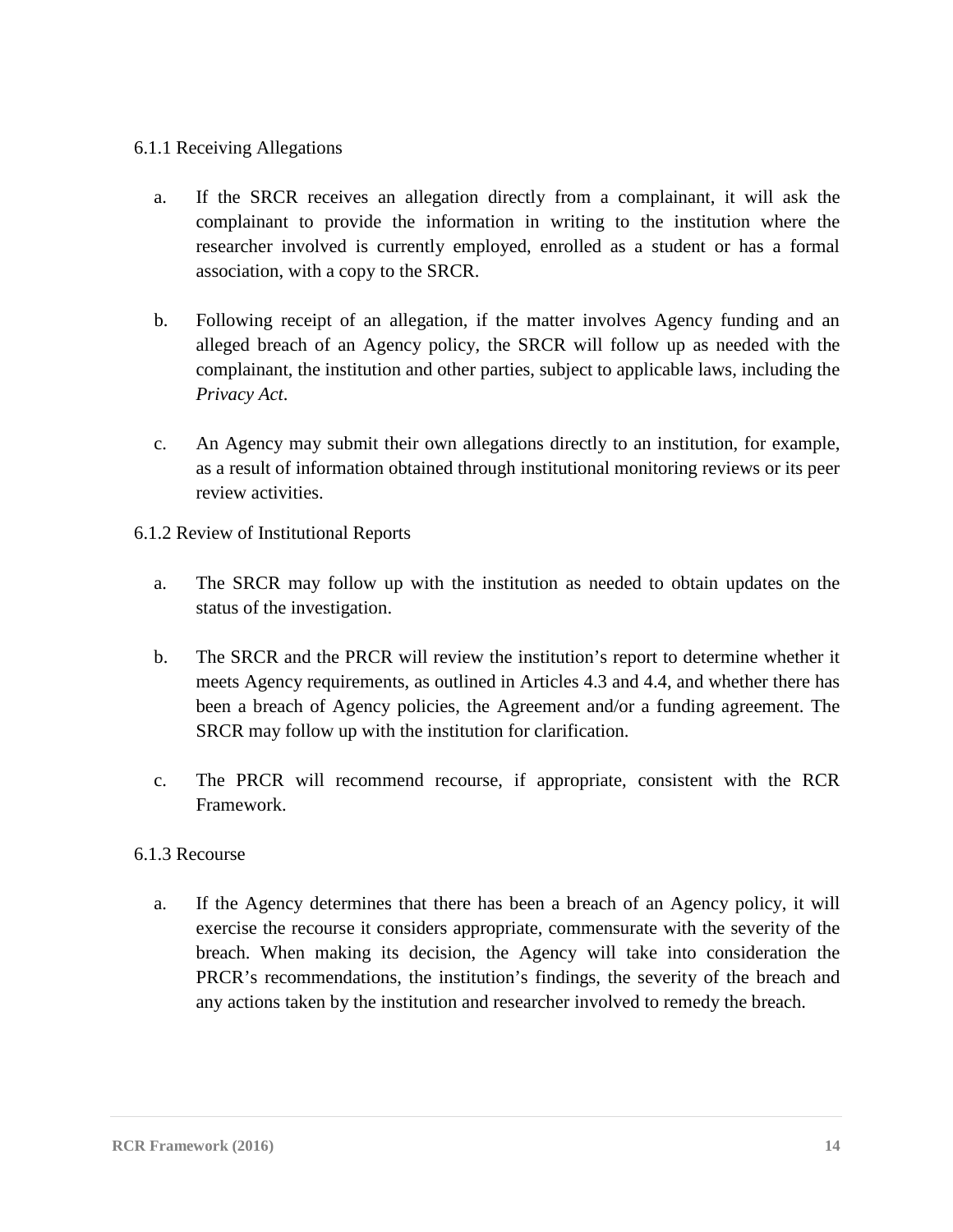- b. Such recourse can include, but is not limited to:
	- issuing a letter of concern to the researcher;
	- **requesting that the researcher correct the research record and provide proof** that the research record has been corrected;
	- advising the researcher that the Agency will not accept applications for future funding from him/her for a defined time period or indefinitely;
	- terminating remaining instalments of the grant or award;
	- seeking a refund within a defined time frame of all or part of the funds already paid;
	- advising the researcher that the Agency will not consider him/her to serve on agency committees (e.g., peer review, advisory boards); and/or such other recourse available by law.

In exercising the appropriate recourse, the Agency will give consideration to affected research personnel including students, post-doctoral fellows and research support staff.

6.1.4 Accountability and Reporting

- a. The Agency will inform the researcher subject to the decision, and his/her institution, of the Agency's decision, where applicable. The content of this communication will be subject to any applicable laws, including privacy laws.
- b. The Agency will notify the appropriate authorities if at any time it becomes aware of possible fraud or other unlawful activity.
- c. In cases of a serious breach of Agency policy, as determined by the Agency President, the Agency may publicly disclose any information relevant to the breach that is in the public interest, including the name of the researcher subject to the decision, the nature of the breach, the institution where the researcher was employed at the time of the breach, the institution where the researcher is currently employed and the recourse imposed. In determining whether a breach is serious, the Agency will consider the extent to which the breach jeopardizes the safety of the public and/or would bring the conduct of research into disrepute.
- d. The SRCR will serve as a central repository for institutional statistics on RCR involving Agency funds. The Secretariat will post annually, on its Web site, statistical data received from institutions on the total number of allegations, the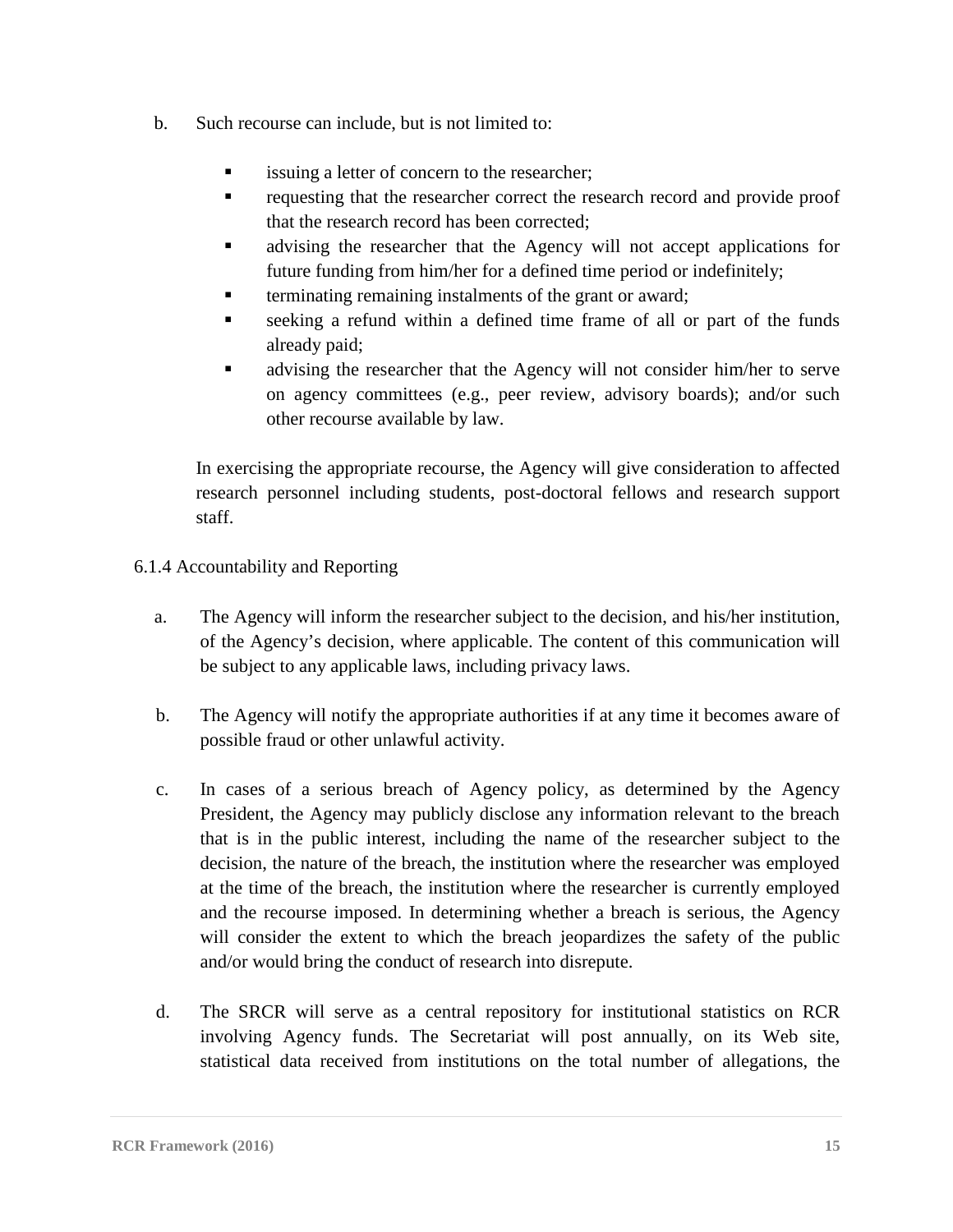number of confirmed breaches and the nature of those breaches, subject to applicable laws, including the *Privacy Act*.

6.1.5 Measures for Exceptional Circumstances

In exceptional circumstances, taking into account the severity and urgency of the alleged breach, its possible consequences and the potential financial, health, safety or other risks involved, the Agencies reserve the right to take special measures, including the following:

- 6.1.5.1 *Immediate Action*: The Agency may take immediate action (as set out in Article 4.3.3(d)), or may require the institution to do so. The Agency will consult with the institution and will consider any actions already taken by the institution and/or the researcher when deciding on whether further action is required.
- 6.1.5.2 *Review or Compliance Audit*: The Agency may conduct its own review or compliance audit, or require the institution to conduct an independent review/audit. The Agency will consult with the institution and will consider the investigation already planned, underway or completed by the institution, and its findings.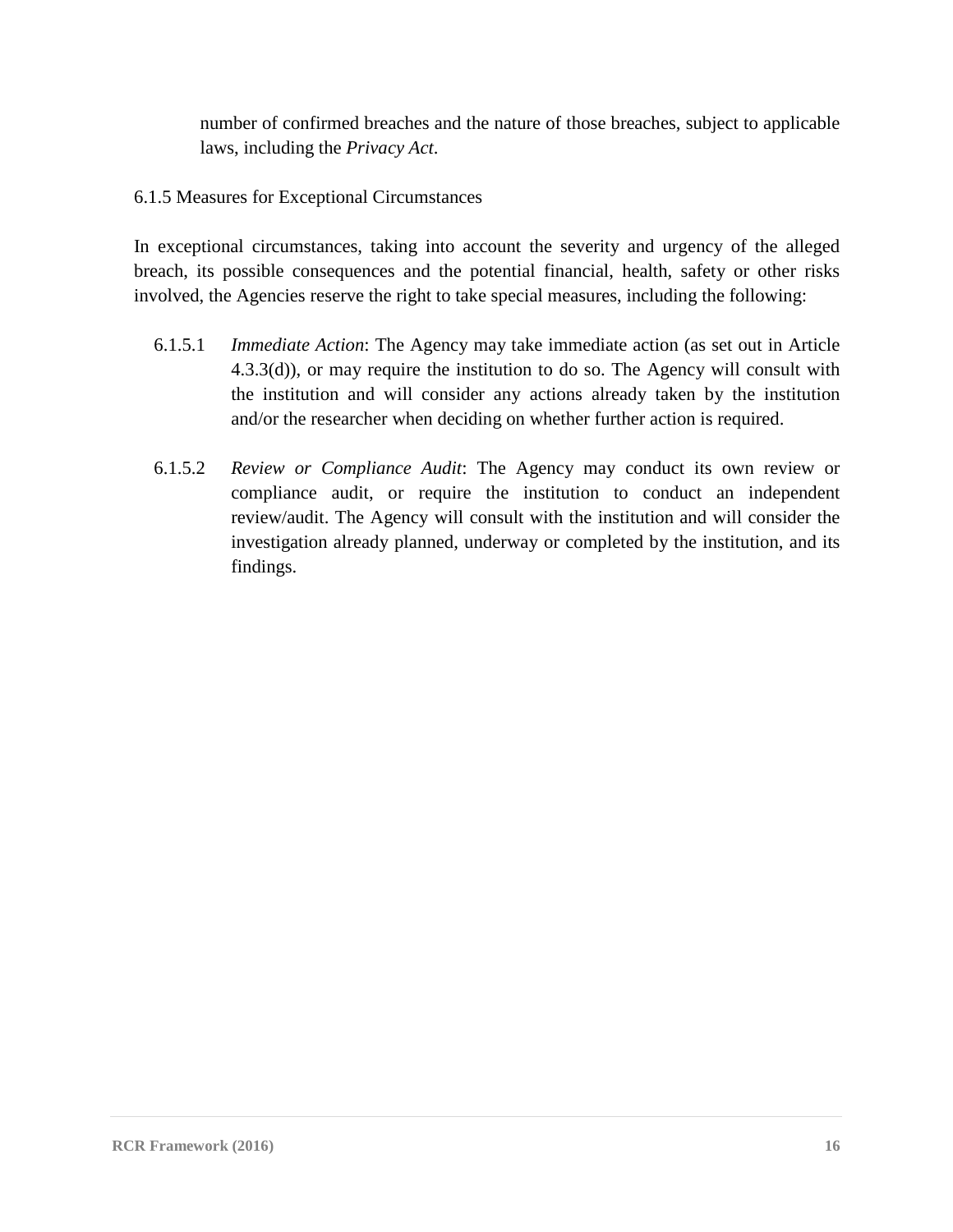#### **APPENDIX A. SUMMARY OF PROCESS**

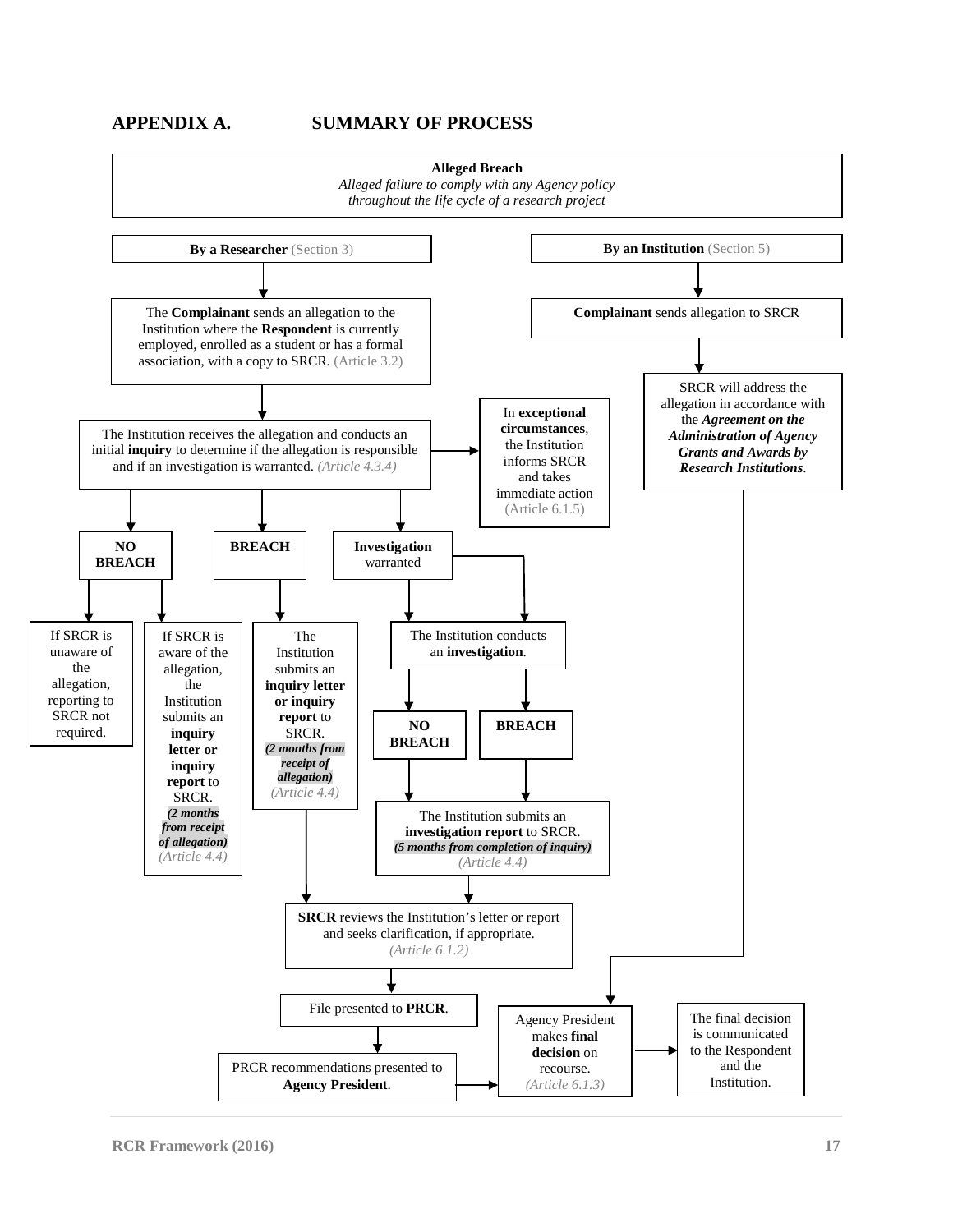# **APPENDIX B. GLOSSARY**

This glossary is intended to assist readers in their understanding of the *Tri-Agency Framework: Responsible Conduct of Research* also referred to as "the RCR Framework." Terms are defined in accordance with the purposes and objectives of the RCR Framework.

**Accountability**: Being responsible for one's actions.\*

**Agencies**: Canada's three federal granting agencies: the Canadian Institutes of Health Research (CIHR); the Natural Sciences and Engineering Research Council of Canada (NSERC); and the Social Sciences and Humanities Research Council of Canada (SSHRC).

**Agency policies**: The set of rules, directives and guidelines issued by an individual Agency or jointly by the Agencies.

**Agreement on the Administration of Agency Grants and Awards by Research Institutions (the Agreement)**: The agreement between the Agencies and institutions eligible to receive and manage research funding from the Agencies.

**Allegation**: A declaration, statement, or assertion communicated in writing to an institution or Agency to the effect that there has been, or continues to be, a breach of one or more Agency policies, the validity of which has not been established.

**Applicant (including co-applicant)**: An individual who has submitted an application, individually or as part of a group or team, for funding from the Agencies.

**Author (including co-author)**: The writer, or contributing writer, of a research publication or document.

**Breach**: A breach of the RCR Framework is the failure to comply with any Agency policy throughout the life cycle of a research project – from application for funding, to the conduct of the research and the dissemination of research results. It includes all activities related to the research, including the management of Agency funds. For examples of breaches, see Article 3.1.

**Complainant**: An individual or representative from an organization who has notified an institution or Agency of a potential breach of an Agency policy.

**Conflict of interest**: A conflict of interest may arise when activities or situations place an individual in a real, potential or perceived conflict between the duties or responsibilities related to research, and personal, institutional or other interests. These interests include, but are not limited to, business, commercial or financial interests pertaining to the individual, their family members, friends, or their former, current or prospective professional associates. †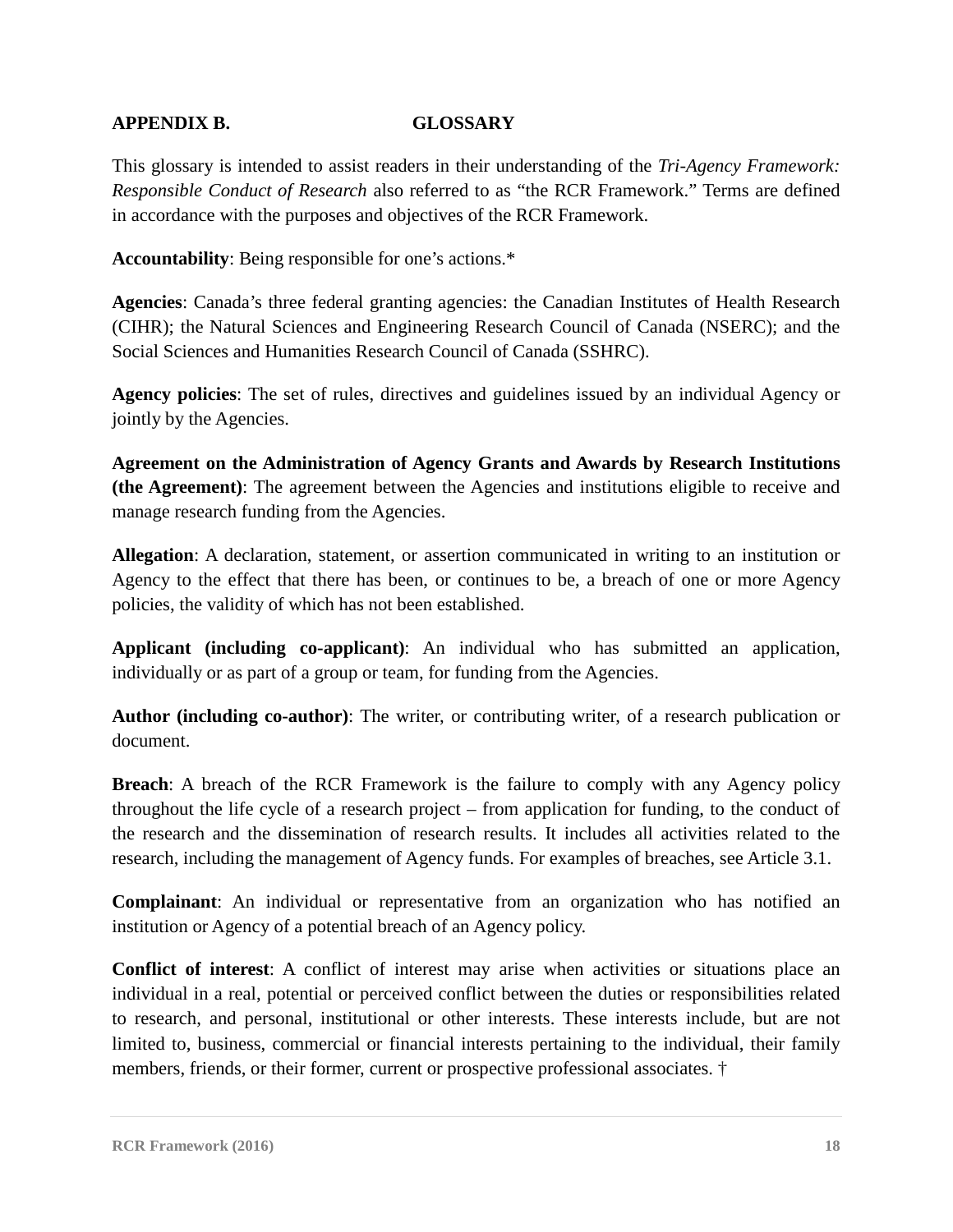**Eligible institution**: An institution that (a) meets the eligibility requirements to receive funding set out in guidelines issued by the Agency; and (b) has signed the *Agreement on the Administration of Agency Grants and Awards by Research Institutions*.

**Fairness:** Being impartial and using sound judgment free of prejudice or favouritism.\*

**Funding agreement:** A written agreement that sets out the terms and conditions that an Agency and a researcher agree to for a particular grant or award. It defines the researcher's responsibilities, what constitutes a breach of the agreement, and the consequences of a breach.

**Honesty**: Being straightforward, and free of fraud and deception.\*

**Inquiry**: The process of reviewing an allegation to determine whether the allegation is responsible, the particular policy or policies that may have been breached, and whether an investigation is warranted based on the information provided in the allegation.

**Investigation**: A systematic process, conducted by an institution's investigation committee, of examining an allegation, collecting and examining the evidence related to the allegation, and making a decision as to whether a breach of a policy(ies) has occurred.

Institution: The universities, hospitals, colleges, research institutes, centres and other organizations eligible to receive and manage Agency grant funds on behalf of the grant holders and the Agencies.

**Institutional policy**: The set of rules, directives and guidelines issued by an individual institution that meet the requirements of the *Tri-Agency Framework: Responsible Conduct of Research*.

**Non-eligible institution**: An institution other than an eligible institution.

**Openness**: Being transparent in process and practice, as characterized by visibility or accessibility of information.\*

**Research**: An undertaking intended to extend knowledge through a disciplined inquiry or systematic investigation.

**Researcher**: Anyone who conducts research activities.

**Respondent**: An individual who is identified in an allegation as having possibly breached Agency and/or institutional policy.

**Responsible allegation**: An allegation that is based on facts which have not been the subject of a previous investigation, and which falls within Section 3 of this RCR Framework.